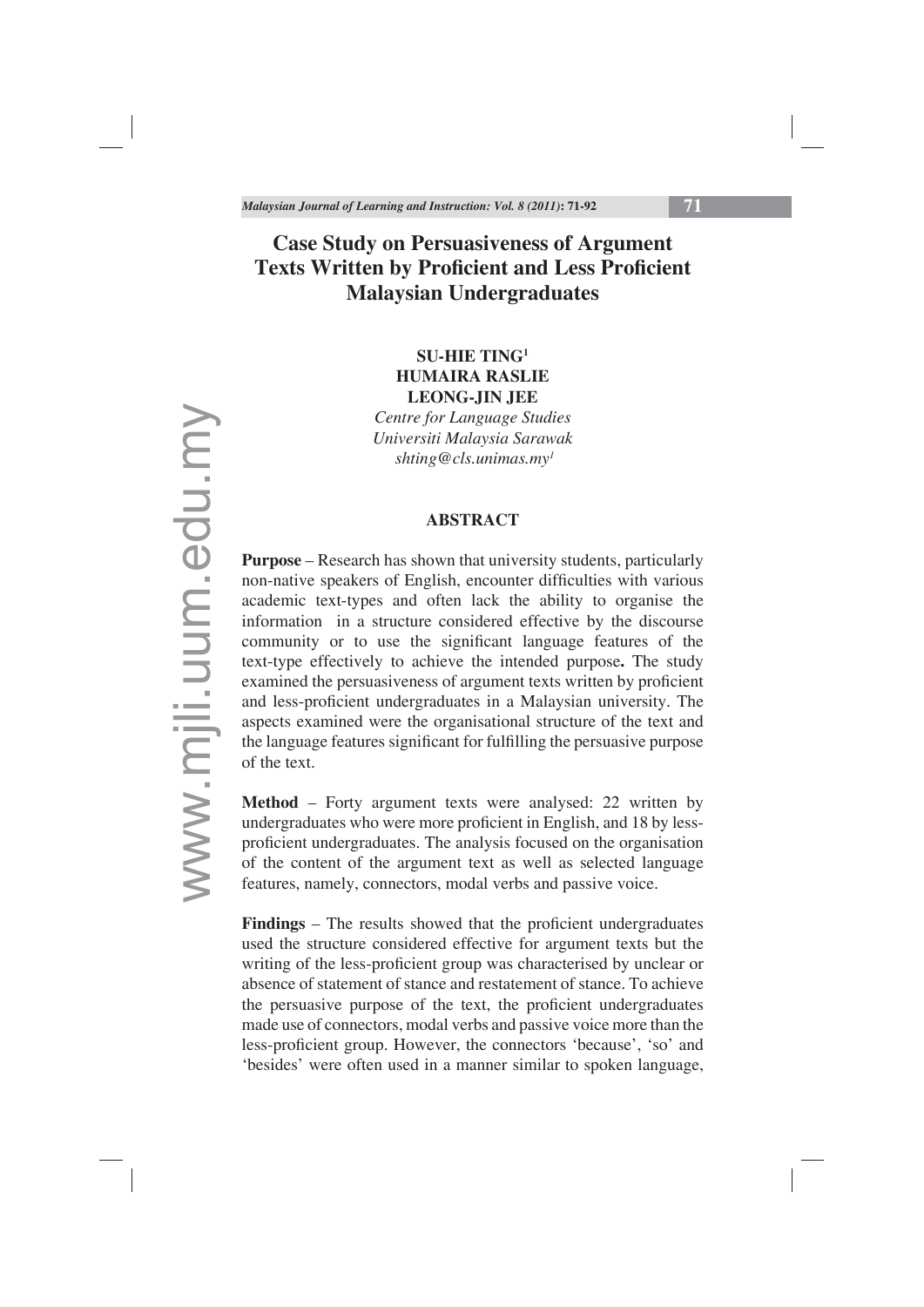and there was an overdependence on the modal verbs 'can' and 'will'. The lack of conditionals and nominalisations was obvious for both groups, suggesting that these are more difficult language features to master and greater pedagogical attention is needed.

**Significance–** The paper explores differentiated focus in the teaching of academic writing at university level for students with high and low proficiency in English.

Keywords: Argument texts, English proficiency, academic writing, university

# **INTRODUCTION**

We were the contract of the contract of the contract of the contract of the contract of the contract of the contract of the contract of the contract of the contract of the contract of the contract of the contract of the co Undergraduates beginning their university studies have to adjust to a higher level of academic reading and writing. The transition from reading textbooks and writing compositions to "understand[ing] complex academic discourse, especially academic research articles and books, as well as course lectures" is difficult for many undergraduates (Biber, 2006, p. 1). The difficulty lies in the subject matter and the academic language. University students need to engage with the meanings of specialised disciplines:

Reading can no longer serve as largely a process of decoding and memorisation and writing becomes much more than copying or imitating. Students are now required to construct new knowledge from and in text and critique this knowledge. (Cullip & Carol, 2002)

To demonstrate knowledge of the subject matter, undergraduates are expected to refer to numerous sources of information, compare and critique the information. It is no longer personal opinions which count. According to Grabe and Kaplan (1996):

… advanced academic contexts seldom place great store in personal knowledge and impressionistic interpretations. Instead advanced academic contexts require information from other sources, and a main goal of advanced complex writing activities is the analysis, synthesis, and interpretation of information from a variety of sources. (p. 344)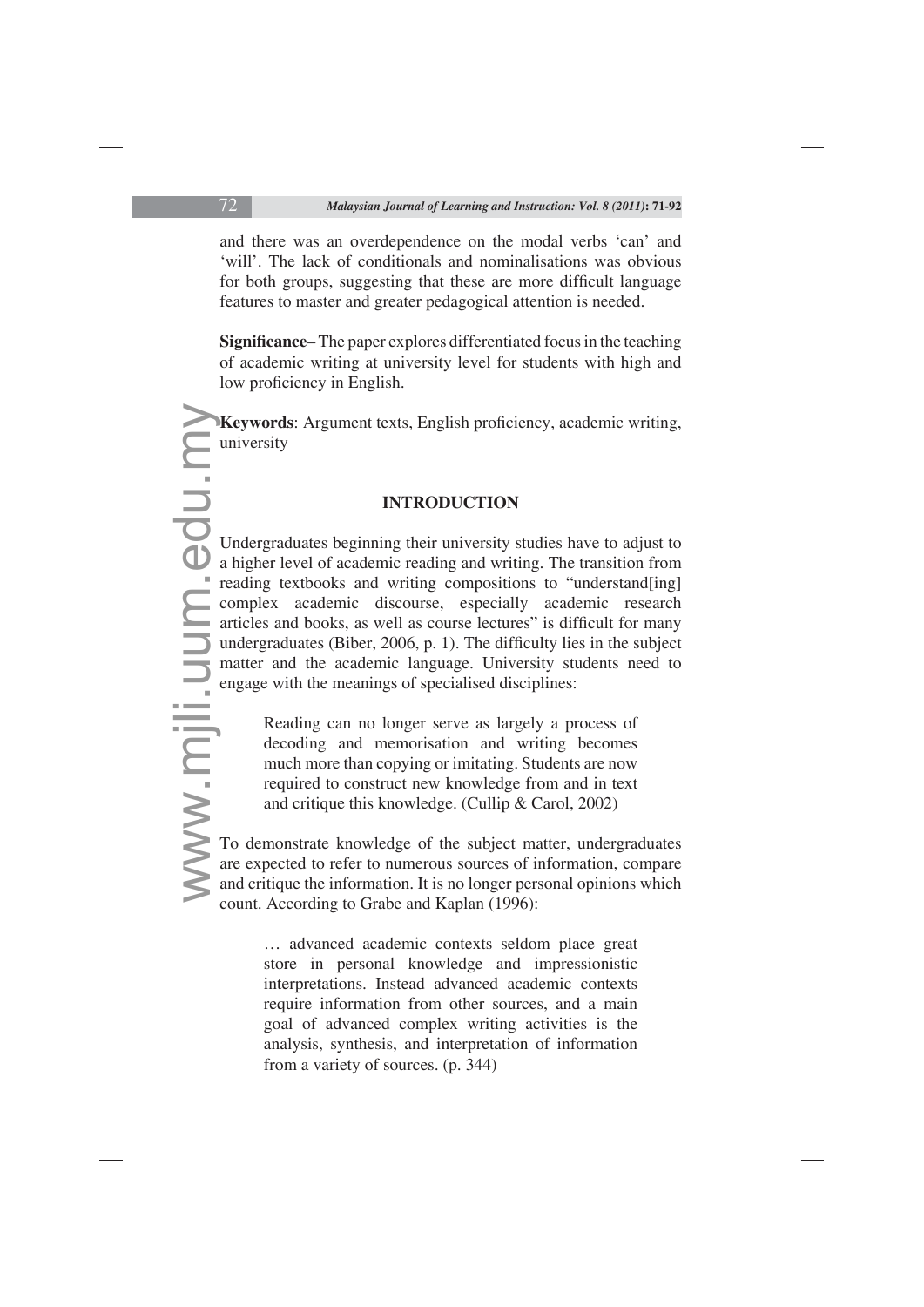Undergraduates are expected to develop awareness of intertextuality, or the ability to draw from and depend on other texts and discoursal experiences in some way (Johns, 1997). The intertextuality is reflected in citations and references, a distinguishing feature of academic language. A study on the academic writing of 60 undergraduates in a Malaysian university revealed that a majority did not comply with the American Psychological Association (APA) stylistic conventions of citation and referencing in their assignments despite being taught these conventions in an English for Academic Purposes course (Ting & Tee, 2008a). Besides having to demonstrate features of intertextuality in their academic writing, undergraduates also encounter academic writing tasks different from those given in high school.

Research on university writing tasks has indicated an inclination towards a need for higher level cognitive skills in processing information from academic texts. From the analysis of 54 actual writing assignment handouts and essay examinations given to students in a medium-sized United States university, Horowitz (1986) found seven categories of tasks (e.g. case study, annotated bibliography). These tasks emphasise reorganisation and critique of knowledge and de-emphasise invention and personal discovery. Another study indicated that academic writing courses may not be preparing university students for the expectations of discipline lecturers. Zhu's (2004) analysis of 95 course syllabi and handouts on writing assignments from undergraduate and graduate business courses in a large research university in the United States showed that the more common academic genres cast the writers essentially in their role as learners while the disciplinary genres initiated students into their professional role as business people solving realworld problems and employing business communication devices. To address the skills required in assignments, Zhu suggested the use of problem-oriented writing with an emphasis on awareness of professional audiences in English for Academic Purposes courses. Similar findings on the discrepancy between the emphasis of academic writing courses and requirements of academic writing in the disciplines were found by Jackson, Meyer and Parkinson (2006). Jackson et al. also recommended that the Science Communications courses in a South African university focus on analysis of measured data in laboratory report writing and include research articles as models of the target discourse rather than the discursive essay genre which is the focus of many generic academic literacy courses.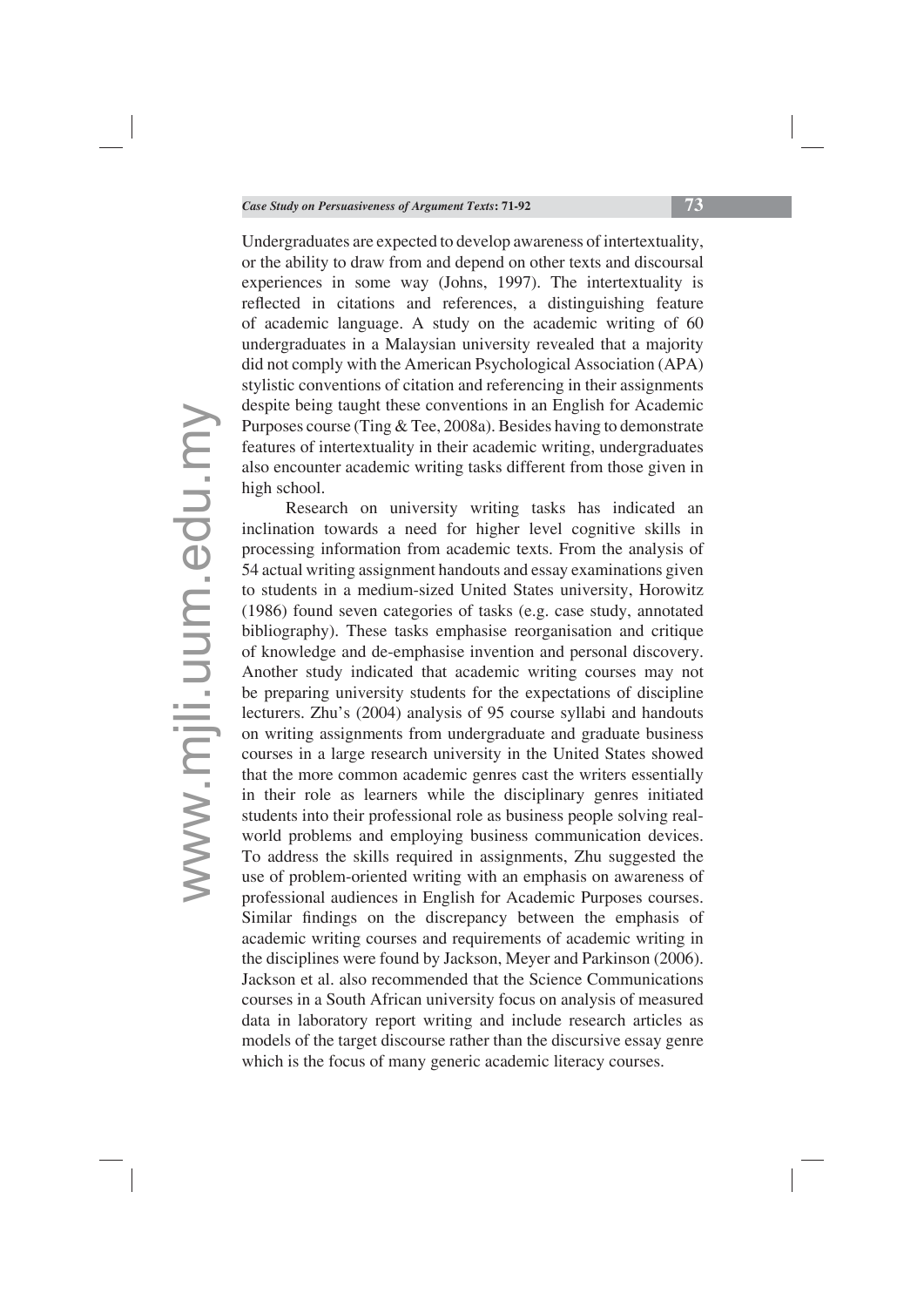The discursive essay genre can be understood more specifically as encompassing various genres. Genres are specific text-types which are "staged, goal-oriented and have particular linguistic features" (Gerot & Wignell, 1994:17). Examples of genres include the information report (classification-type), argument, discussion, explanation and instruction. As far as genres are concerned, Cullip and Carol (2002) stated that science students are required to classify, describe and explain whereas the social science students classify, describe, argue and discuss. In this light, it can be surmised that science students at university are more likely to be given assignments requiring them to write objective and factual texts such as explanation, information report and procedural texts compared to arts students who write more discussion and argument texts. However, with a growing emphasis on interdisciplinary concerns in tertiary education, science students may also be asked to discuss and present arguments on issues related to their discipline such as bio-ethics, renewable energies and impact of technological advancements on the people.

where the contract the contract of the contract of the system of the contract of the contract of the contract of the contract of the contract of the contract of the contract of the contract of the contract of the contract Research findings on university students' ability to handle various genres have indicated unfamiliarity with the macroorganisational structure of genres. Jenkins and Pico (2006) compared the argumentative essays written by English majors in Argentina and students learning English to undertake postsecondary education or to re-enter a profession in Australia. A systemic functional linguistic analysis of the argumentative essays indicated that the Tucuman (Argentina) essays are 'appropriately structured; three of them following the 'West and pollution' model of 'pivot' for-and-against paragraphs, while the fourth assigns the two positions a paragraph each, using the second of these to counter the position presented in the first' (Jenkins & Pico, 2006, p. 158). As for the Melbourne (Australia) group, Jenkins and Pico reported that the two better writers produced well organised essays, with "advantages" paragraphs preceding "disadvantages" paragraphs but the two weaker students both had difficulty with introductions and conclusions. The difficulty lies in the wording of the stance and the restatement of stance in argument texts.

For other types of academic texts such as information report and explanations, the main difficulty also lies in the staging of the text. In a study on the impact of an English for Academic Purposes course on university students' writing skills, Ting and Law (2008) found that out of the ten undergraduates who chose to write information reports at the beginning and the end of the course, only three produced the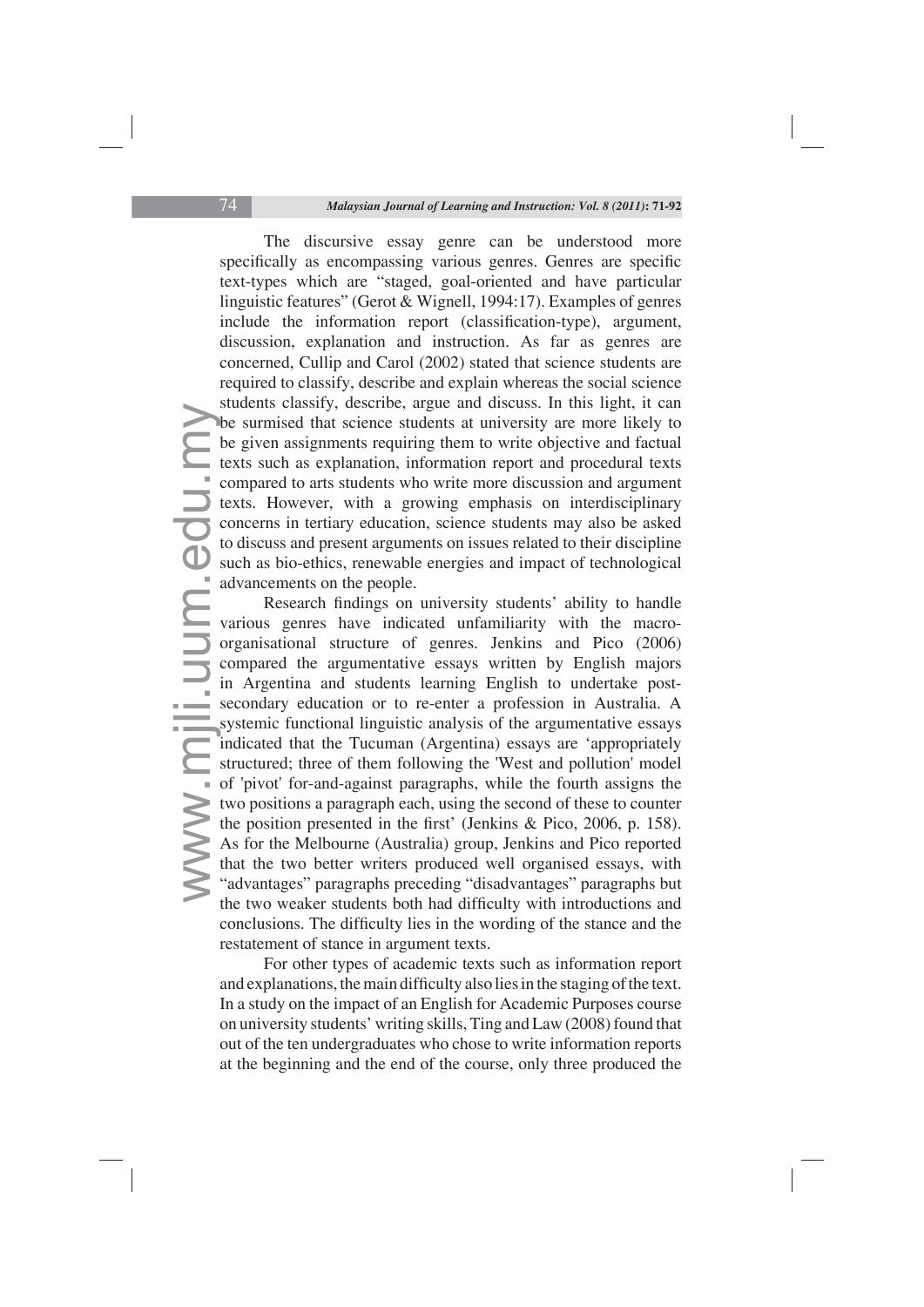structure of information reports. An information report begins with a statement of classification followed by description of sub-classes, but the conclusion is optional (Derewianka, 1991). Another four students wrote unclear classification statements and inappropriate conclusions while another four deviated considerably in the structure. Besides the information report, the Malaysian university students were also found to lack ability to organise information in explanations of how and why a particular phenomenon happens. From their analysis of explanations of a molecular biology technique written by Biology university students, Ting and Tee (2009) found that about half of the 40 university students failed to clearly state the technique to be explained and to coherently explain the steps in the process. A comparison across academic text-types revealed that the staging of discussion and argument texts was easier than that of procedure, explanation and information report for undergraduates in the Teaching of English as a Second Language degree programme (Ting & Tee, 2008b). To date, the structure of academic texts is still under-researched as the attention has been on the language features of various genres.

Studies have shown particular importance of certain language features to types of academic texts. For narrative and persuasive texts, the use of connectives to enhance coherence and unity has been studied. Millis, Graesser and Haberlandt (1993) strongly argue against a writing policy of blindly inserting connectives into a text, based on their study which showed that connectives do not help memory of expository texts, with temporal connectives having the worst effect on recall compared to causal and intentional connectives. On the contrary, Degand and Sanders (2002) found that the presence of causal relational markers help expository text comprehension in L1 and L2 when learners had high enough English proficiency. However, Zadeh's (2006) findings showed that the low English proficiency group among Iranian undergraduates benefited from the logical connectors placed in the texts, bringing them on par with the intermediate group in their comprehension. Instead of the learners' English proficiency being the main factor as found by Degand and Sanders, it was the type of text and the presence of logical connectors that influenced the reader's ability to comprehend logical relationships in Zadeh's study. Lee (2003) brought another perspective into this investigation by comparing the use of connectives by native and non-native speakers of English. Lee compared the narrative texts written by 40 Hong Kong Chinese tertiary students (in both English and Chinese) and 40 English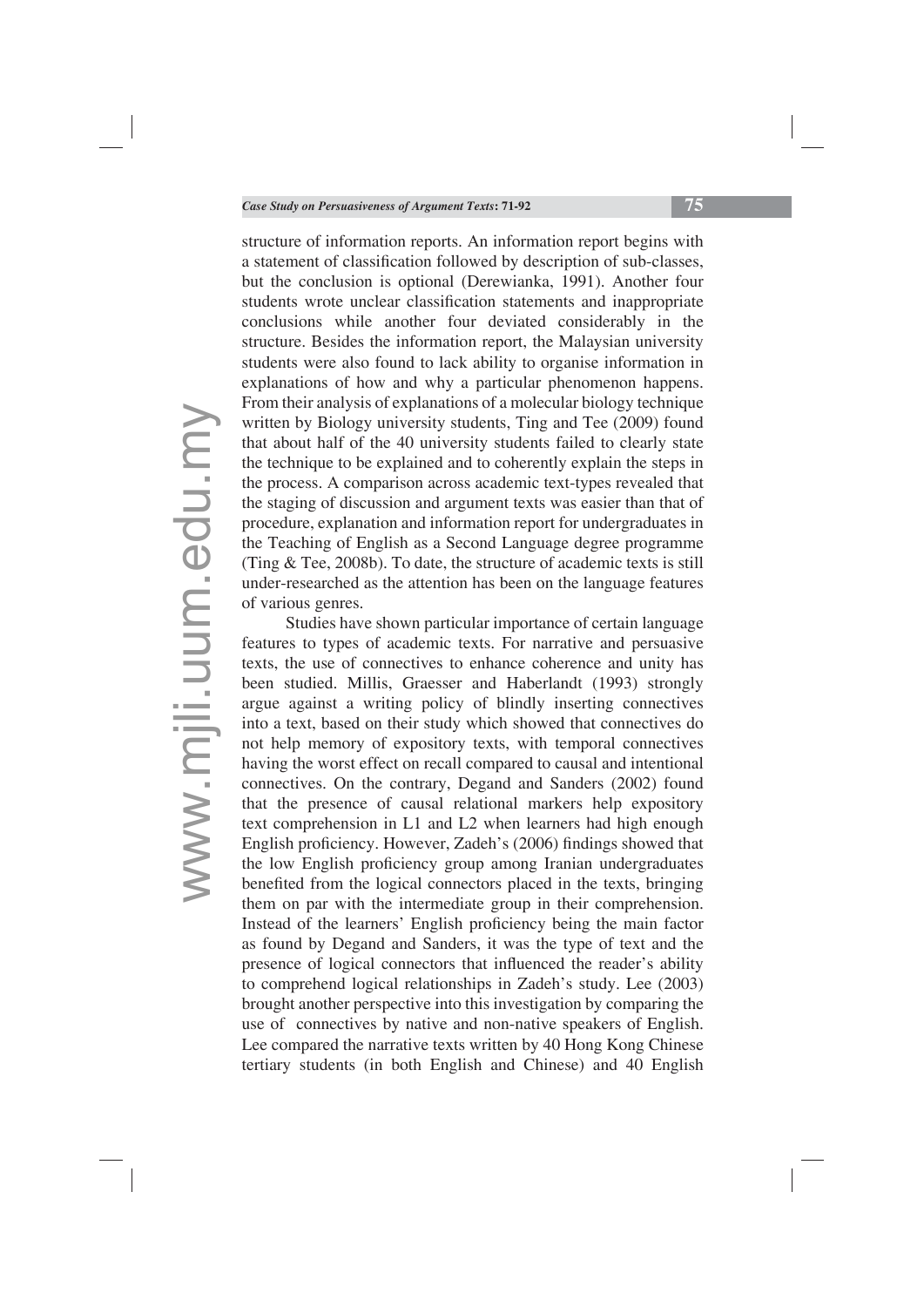speakers of similar age and educational background. Lee's findings showed that the Hong Kong Chinese university students had a high density of connectors used but lacked variety compared to native English speakers. Malaysian university students also used connectors frequently in their writing of explanation texts but relied on a few common connectors such as then, after, when and first (Ting & Tee, 2009).

mm<br>by us<br>he<br>20 pe cc<br>on<br>G er<br>ar in<br>the ge<br>(p sp w<br>in<br>ar la<br>X Modality is another language feature of academic texts which has been much researched. In the context of information exchange, modality covers the space between a positive and a negative message by showing how valid the information is in terms of probability or usuality and the speaker's commitment "to the validity of what s/ he is saying" (Thompson, 1997, p. 60) (cited in Jenkins & Pico, 2006, p. 165). Besides modality, some other language features of persuasive texts drawing researchers' attention are theme and rheme, connectivity and transitivity (Jenkins & Pico, 2006). Modality is not only of relevance to persuasive texts but also to research articles. Guinda (2003) examined modality as a convergence strategy and embedded subjective space in her study of 50 technical research articles written by Spanish researchers and native speakers of English in aeronautical engineering and related disciplines. Guinda found that Spanish writers needed training in "the proficient handling of hedging and boosting techniques (and especially of reader-oriented hedges) in order to pre-empt pragmatic failures which every so often go unnoticed during the screening proceedings prior to publication" (p. 231). Modality is one of the language weaknesses of non-native speaker contributions, based on Flowerdew's (2001) interviews with editors of applied linguistics journals.

Studies have shown that the passive voice has been underused in academic texts by non-native speaker students. Hinkel's (2004) analysis of academic essays written by 746 speakers of seven languages (English, Chinese, Japanease, Korean, Indonesian, Vietnamese & Arabic) in four US universities demonstrates that even after many years of L2 learning and use, advanced non-native speaker students may have difficulty with the conventionalised uses of tenses, aspects and the passive voice in written academic discourse. Hinkel (1997) found that the passive voice, among others, was used in greater frequencies by the non-native speaker students than the native speaker students as an indirectness device and marker.

Thus far, research in the field of academic writing has indicated that university students experience difficulties in structuring various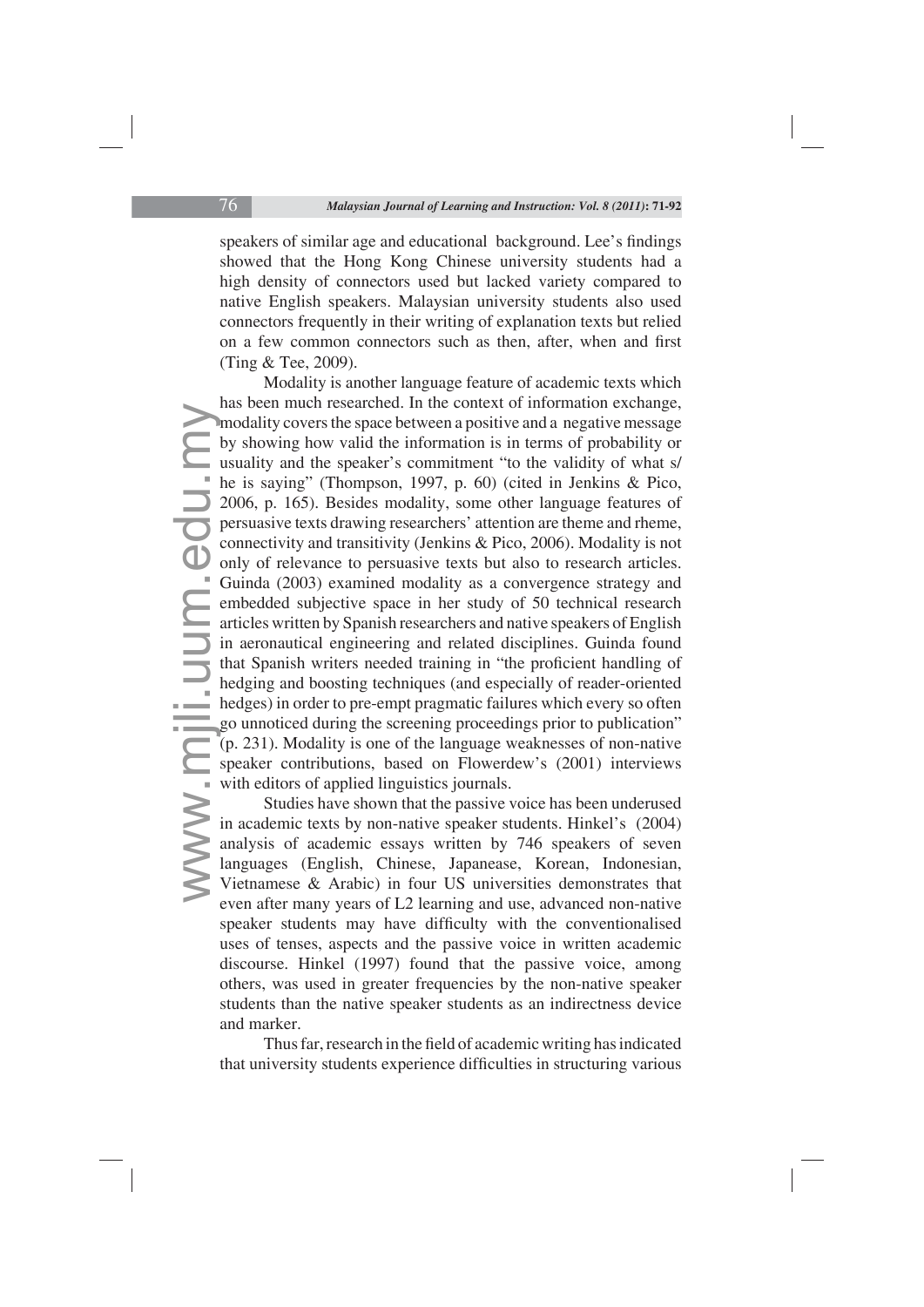types of academic texts (Ting & Tee, 2008a; 2008b), particularly explanation texts (Ting & Law, 2008; Ting & Tee, 2009). In the aspect of language features of narratives and persuasive texts, studies have shown that non-native speakers of English are weak in the use of modality (e.g. Flowerdew, 2001; Guinda, 2003) and connectors (e.g. Lee, 2003; Ting & Tee, 2009). However, there is a need for studies on academic texts which integrate attention to the text structure and significant language features of the genre as both are important to achieve the purpose of the text (see Derewianka, 1991; Feez, 1998). In the making of meaning, Derewianka stresses how language operates at the text level, not at the level of individual words and sentences in isolation. The importance of structure cannot be underestimated as "the reason students' writing often goes wrong is not because of surface errors such as spelling or the inappropriate choice of vocabulary, but because they are not abiding by the conventions of the genre in some way" (Sidaway, 2006, p. 24). Studies that examine both the text structure and the language features would shed light on aspects which are relatively easy for non-native speakers of English to master and aspects which are difficult even for those who are proficient in English so that the teaching of academic writing can be tailored to the proficiency level of university students.

## **PURPOSE OF STUDY**

The study examined argument texts written by students of high and low English proficiency at a Malaysian university. The specific aspects examined were the structure of the argument text and the language features significant for fulfilling the persuasive purpose of the text. By using text analysis of persuasive texts produced by university students, this study seeks to uncover the strengths and the weaknesses of university-level academic writing to provide evidence-based pedagogical applications for the development of an effective academic reading and writing curriculum.

#### **THEORETICAL FRAMEWORK OF STUDY**

The theoretical framework of the study is the genre-based approach, focusing on the classification of text-types for the purpose of introducing various genres to students (Derewianka, 1991) and for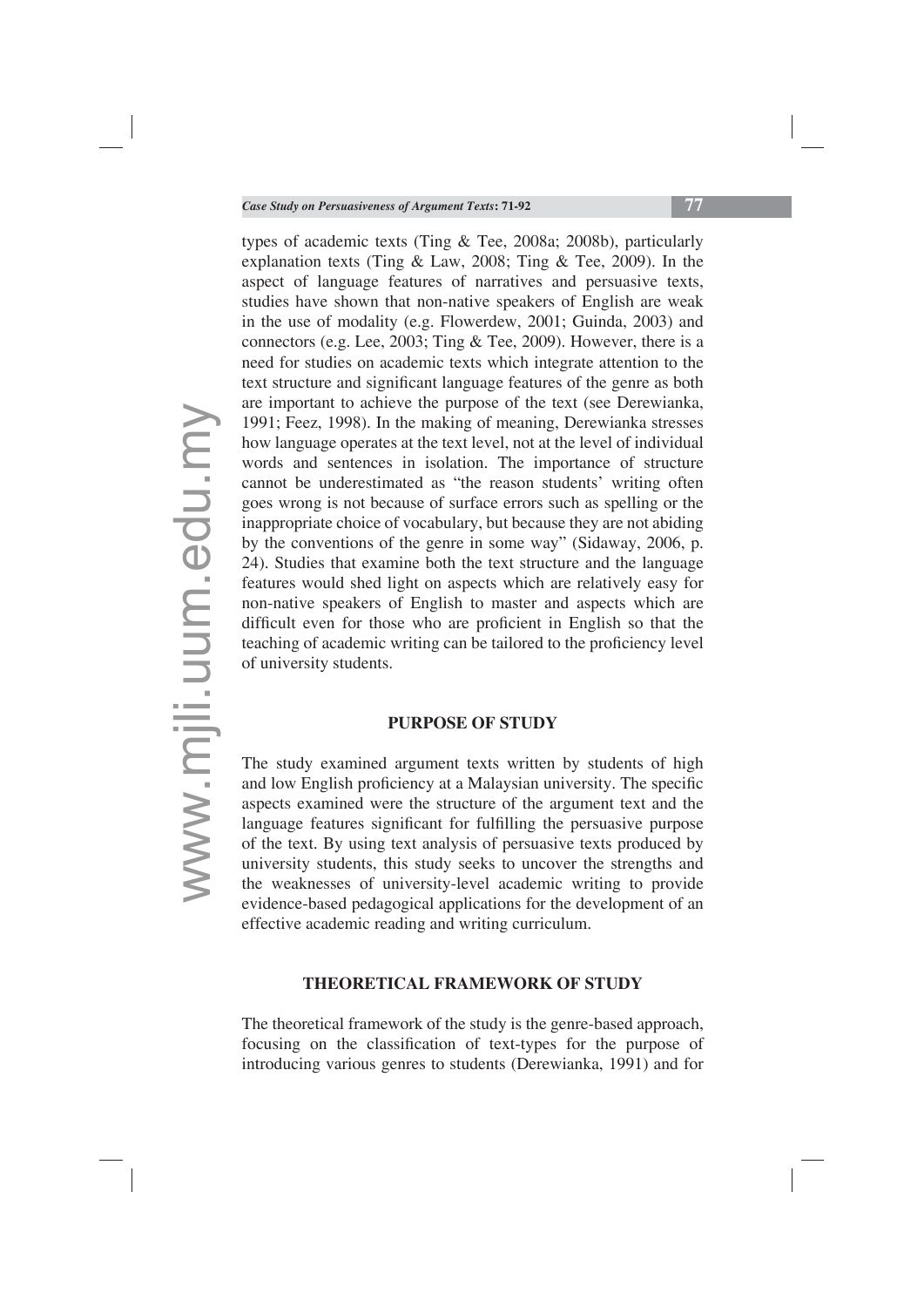as<br>
mec M<br>
sa<br>
ed M<br>
Sa<br>
bec C<br>
for C<br>
fa<br>
la<br>
which ta<br>
is<br>
of te<br>
pu<br>
ar<br>
(2<br>
th<br>
ar<br>
Sa developing a text-based syllabus design (Feez, 1998). As this paper is on argument texts, attention will be on this genre. According to Derewianka (1991), argument and discussion belong to a "genre group called 'Exposition', concerned with the analysis, interpretation and evaluation of the world around us" (p. 75). Discussion texts are different from argument texts in that there is a balanced presentation of for- and against- arguments without any necessary endorsement of a position (Jenkins & Pico, 2006) but in argument texts, only one aspect of the issue is supported although opposing views may be mentioned for refuting. Examples of argument texts are newspaper editorials (Ansary & Babaii, 2009) and research articles (Teufel & Moens, 2000), inclusive of procedural texts (Aouladomar, F., & Saint-Dizier, P., n.d.; Fontan & Saint-Dizier, n.d.). Argument texts begin with the stance (thesis statement), followed by arguments for and against the issue, and end with a restatement of the stance (Derewianka, 1991). Discussion texts require a statement of the issue, arguments for and against and assessment of the issue (Feez, 1998). To support the arguments, elaboration of the main ideas, facts and anecdotes are used to convince the readers with the aid of language features such as modal verbs, personal pronouns, emotive words and connectors. The difference in the text structure arises from the purpose of argument which is to persuade the audience to take up a particular viewpoint and the purpose of discussion which is to consider the issue from various perspectives.

Argument and discussion texts are characterised by the use of language features such as generalised participants, technical terms related to the issue, a variety of verb types, mainly timeless present tense, frequent use of passives, nominalisations, connectives and emotive words (see Derewianka, 1991; Feez, 1998). Wilson's (2005) analysis of the Kolhapur Indian English Corpus showed that *may* and *should*, along with *can* and *ought*, are features of argumentative/expository text-types which included Learned and Scientific writing, Religion, Skills and Hobbies, and Press Editorials in his study. Wilson's findings concurred with Nakamura's (1993) comparison of modals in the Brown and British Lancester/Oslo-Bergen (LOB) corpora. However, for the passive voice, Sigel (2009) did not concur with Derewianka on the need for frequent use of passives in argument texts. Sigel argues that the passive voice "makes for imprecise arguments" and the active voice allows the reader to know precisely what is occurring (p. 479). The importance of nominalising actions into things to make the argument sound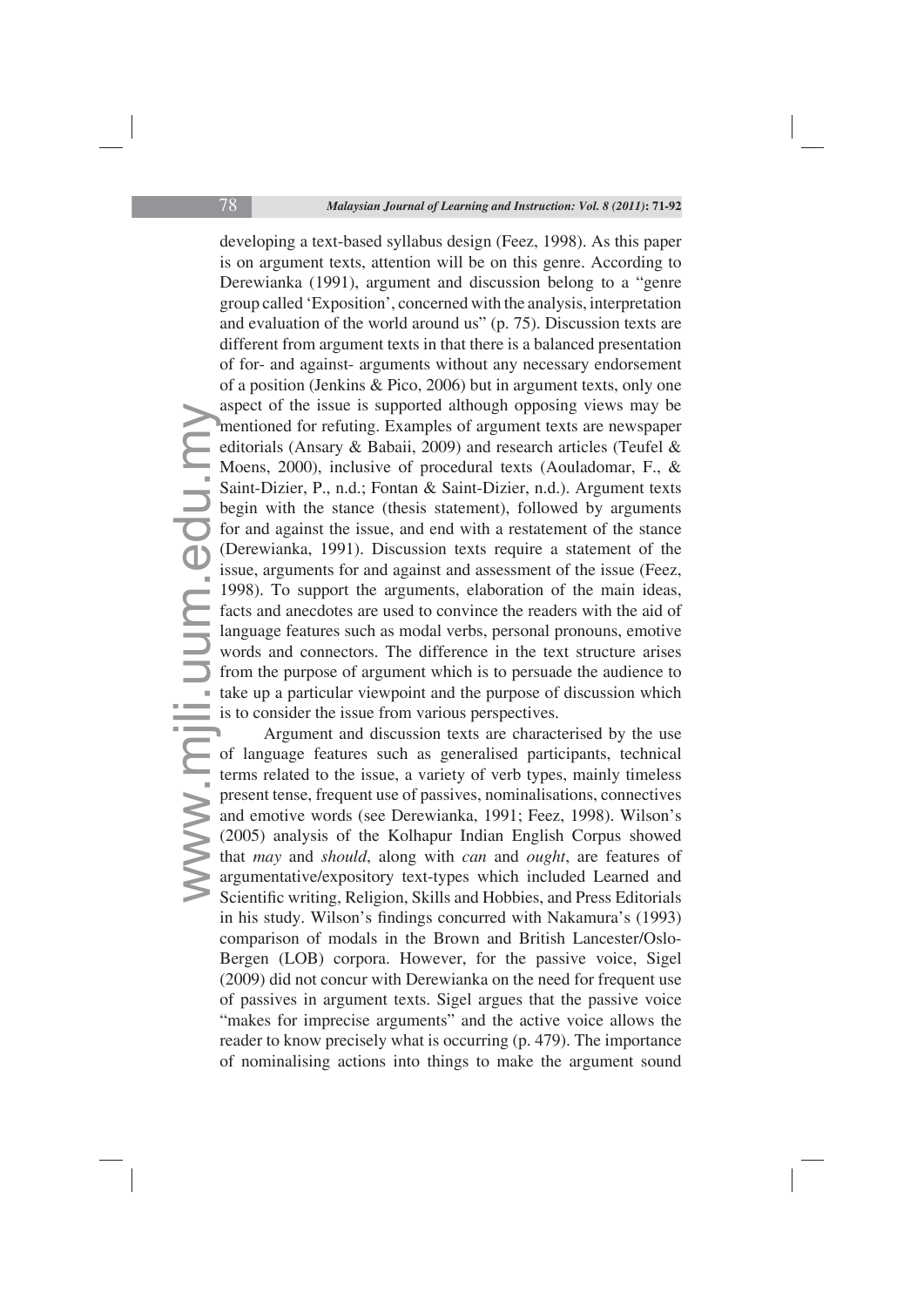more objective and to structure the text is stressed by Derewianka. Nominalisation is "a technique adult writers use to pack more meanings into the clause as there can only be one verb but several nouns in a clause" (see Derewianka, 1991, p. 64).

#### **METHOD OF STUDY**

The argument texts were written by undergraduates from Universiti Malaysia Sarawak enrolled in a Level 2 foundation English course designed for those with Malaysian University English Test (MUET) bands 1 to 3. These undergraduates had passed the Level 1 foundation course which emphasised the use of oral communication skills in social situations frequently encountered by university students such as interacting with lecturers, talking about schedules, and describing places and persons (see Ting, Kamil, Ho, Tuah & Campbell, 2009). In the Level 2 foundation course, the emphasis was on developing the undergraduates' reading and writing skills using social issues and situations as the content. The undergraduates were taught five text-types in the course using the genre-based approach: recount, description, information report, explanation and argument (see Mustafa, Mahadhir & Ting, 2009). Discussion was not included in the course because this was found to be a relatively easier text-type than argument, explanation, information report and instruction (Ting & Tee, 2008b). The study also revealed that argument texts needed attention because the stance was not clearly stated at the beginning and not clinched towards the end of the text.

 The module on the argument text-type in the Level 2 foundation course was modelled upon the teaching-learning cycle for the genrebased approach (Derewianka, 1991; Feez, 1998). The module began with the building of background knowledge on animal abuse from the undergraduates' experiences with pets and mistreatment of other domestic animals. The next stage in the teaching-learning cycle was the deconstruction of the model text. The undergraduates were asked to read debate texts on the effectiveness of legislation and education in the prevention of animal abuse for main ideas in order to draw their attention to the organisational structure of arguments. Following the comprehension activity, selected language features relevant for achieving the persuasive purpose of the debate texts were pointed out. For example, emotive words, analogies, modal verbs and reader engagement strategies such as rhetorical questions and personal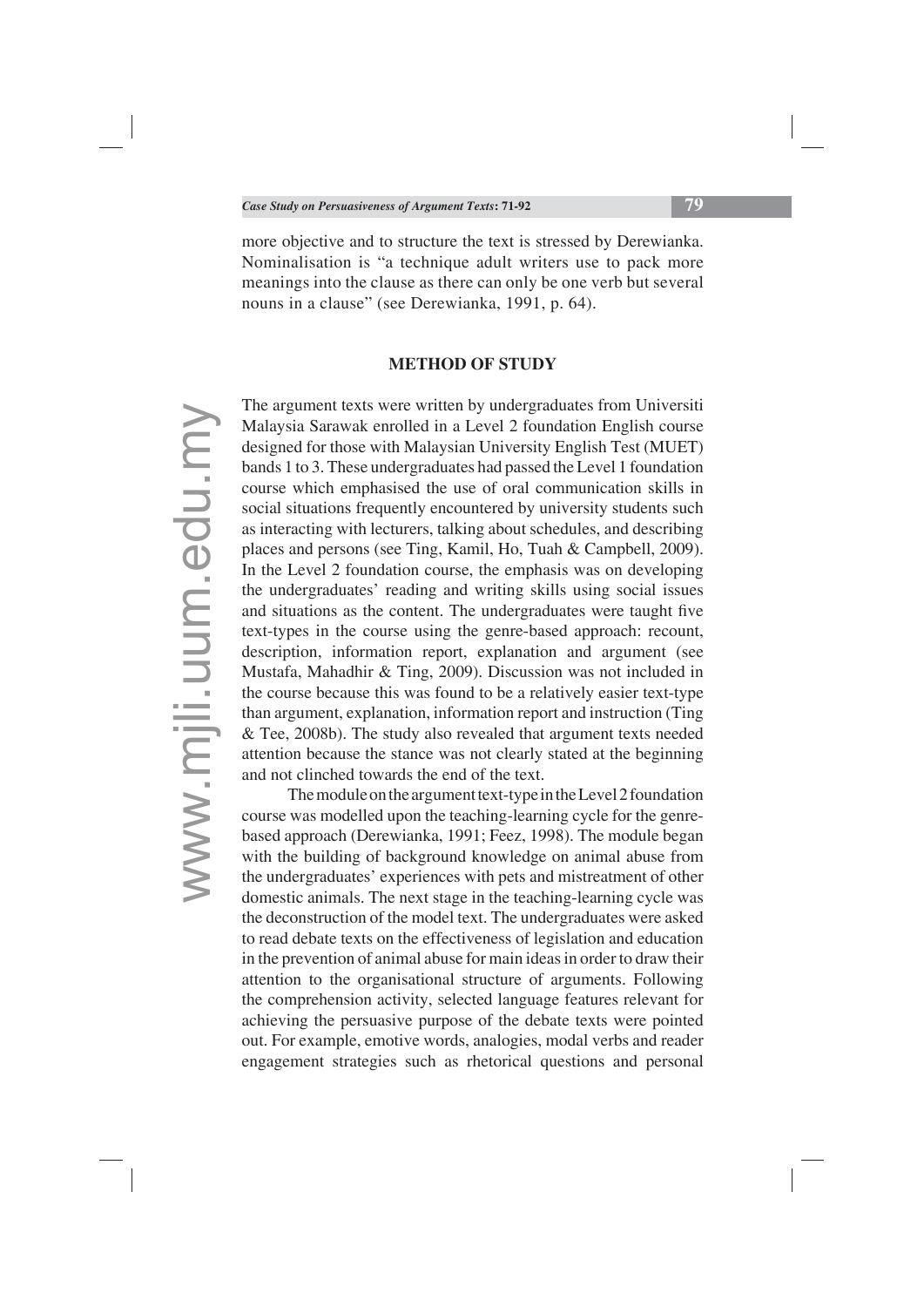pronouns. Then the undergraduates were given grammar exercises on these selected language features using other argument texts in the form of Letters to the Editor and blog postings. To scaffold the process of writing argument texts, a joint construction of a Letter to the Editor to call for public support for stricter legislation against animal abuse was carried out. Finally, the undergraduates were asked to individually write a Letter to the Editor to call for public action to prevent animal abuse. This was the argument text analysed in this study.

In this study, high and low English proficiency groups are defined as students with scores in the top and bottom 20% of the total marks for an argument text. The argument text was marked out of 25 marks as follows:

```
in<br>de<br>to<br>of<br>Ti<br>C<br>P<br>P<br>R<br>D<br>p<br>P<br>U<br>p<br>W
       Title (1 mark)
       Content:
             Thesis (1 mark)
             3 arguments (2 marks each)
             Restate thesis (2 marks)
       Persuasive language:
             Involve reader (3 marks)
             Modal verbs (3 marks)
       Language accuracy: 
             Subject-verb agreement and tenses (4 marks)
             Vocabulary (2 marks)
       Spelling and punctuation (2 marks)
       Paragraphing (1 mark)
```
Undergraduates with scores of 20 and above were considered as the proficient group. The less-proficient group comprised argument texts with scores of 10 and below with the exception of the handful who misinterpreted the question. On this basis, 40 texts were obtained from  $158$  undergraduates in six classes:  $22$  in the proficient group and 18 in the less-proficient group. A majority of the undergraduates were in the middle category. The unequal number in the proficient and less-proficient groups was due to the availability of scripts with the predetermined scores. To ensure that the results are not skewed by the use of frequencies, the numbers were converted to percentages.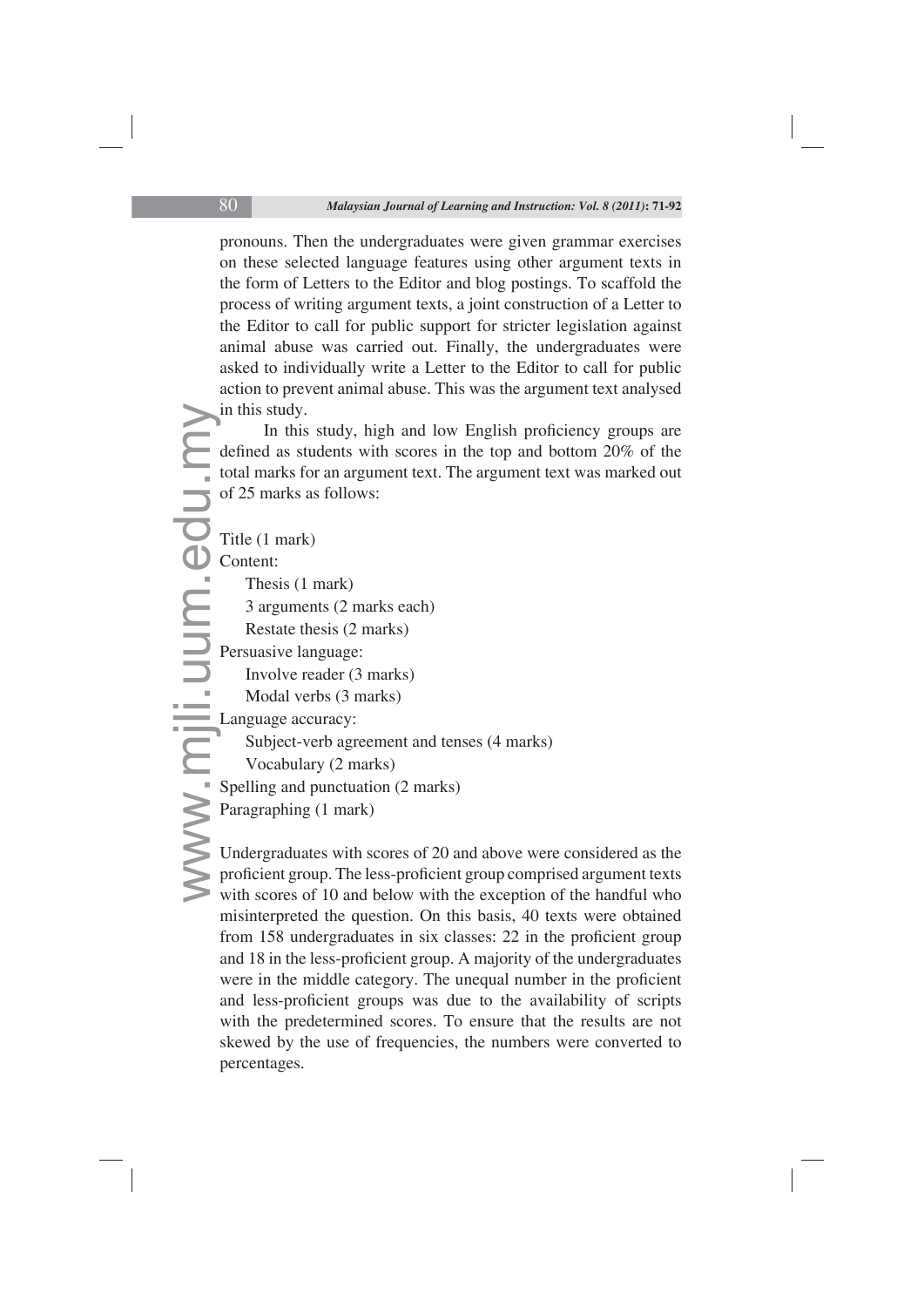The analysis of the argument texts was based on Derewianka's (1991) framework of text-types derived from the functional approach to language in the classroom, which emphasises the making of meaning at the text level. According to Derewianka, the text structure of an argument comprises:

- a statement of position or thesis statement, often accompanied by some background information about the issue in question;
- arguments supported by evidence and examples; and
- summing up of the position.

The students' writing for these different parts of the argument text was rated as *clearly stated*, *stated but not clear*, and *not stated*.

The language features Derewianka lists as important for effective arguments are generalised participants, technical terms relating to the issue, variety of verb types, mainly timeless present tense, frequent use of passives, nominalisations, connectives associated with reasoning, emotive words and modal verbs. Nominalisation happens when one word used as a verb or adjective in the first sentence is changed into a noun in the second sentence. For example*, "She called for help when she was robbed. Fortunately, her call for help was heard by a passer-by."* In our study, we selectively focused on passive voice, conditionals, modal verbs, connectors and nominalisation. A frequency count of these language features was carried out, and incorrect use was noted. For example, wrongly formulated passives include *Animal must be love like human* and *Campaign awareness can be done*. Similarly, the sentence "*If they do the right way for pets, they are not pet abuser*" was counted as an instance of the incorrect use of the conditional. The analysis was carried out by one rater and cross-checked for accuracy by a second rater.

## **RESULTS AND DISCUSSION**

The results from the analysis of the structure and selected language features of argument texts show that proficiency in English influenced the effectiveness of the argument texts written by the 22 proficient (P) and 18 less-proficient (LP) students at a Malaysian university. The excerpts included for illustration have not been edited for grammaticality to preserve the authenticity of the data.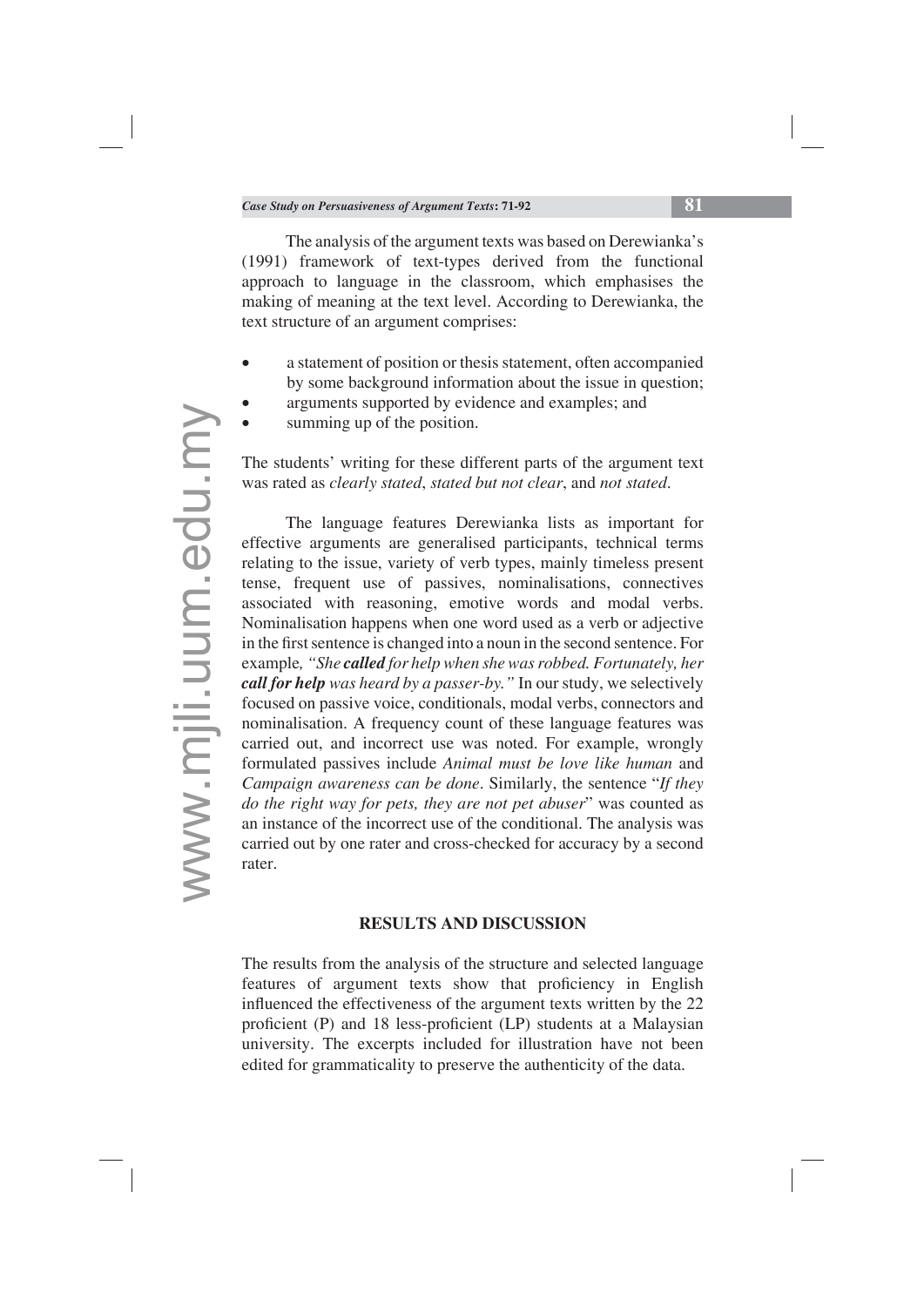Table 1 shows that the proficient undergraduates were better at using the structure considered effective for argument texts. The percentages in Table 1 are calculated based on the total number of proficient  $(n=22)$  and less-proficient  $(n=18)$  undergraduates. All the 22 proficient undergraduates wrote a clear thesis statement and a main point for Argument 1. Even for Argument 2, the main point was clearly presented by  $95.45\%$  (or 21) of the proficient undergraduates. It is only for Argument 3 that the number clearly stating the main point dropped to  $72.73\%$  (or 16). The proficient undergraduates were generally able to sum up their position towards the end (90.91% or 20).

## *Structure of Argument*

#### Table 1

|                                                                                                | <b>Structure of Argument</b> |                                                          |                |                          |                |                |  |
|------------------------------------------------------------------------------------------------|------------------------------|----------------------------------------------------------|----------------|--------------------------|----------------|----------------|--|
| Table 1                                                                                        |                              |                                                          |                |                          |                |                |  |
| Structure of Argument Texts Written by Proficient and Less Proficient<br><b>Undergraduates</b> |                              |                                                          |                |                          |                |                |  |
| Stages of<br>Argument                                                                          |                              | Clearly stated                                           |                | Stated but not<br>clear  |                | None           |  |
|                                                                                                | P                            | LP                                                       | $\mathbf{P}$   | LP                       | P              | LP             |  |
| <b>Stance</b>                                                                                  | 22                           | $\overline{5}$                                           | $\overline{0}$ | $\overline{\mathcal{L}}$ | $\theta$       | 9              |  |
|                                                                                                | $(100\%)$                    | (27.78%)                                                 | $(0\%)$        | $(2.22\%)$               | $(0\%)$        | $(50.00\%)$    |  |
| Argument 1                                                                                     | 22                           | 12                                                       | $\mathbf{0}$   | 6                        | $\overline{0}$ | $\overline{0}$ |  |
|                                                                                                | $(100\%)$                    | (66.67%)                                                 | $(0\%)$        | $(3.33\%)$               | $(0\%)$        | $(0\%)$        |  |
| Argument 2                                                                                     | 21                           | 5                                                        | $\Omega$       | 6                        | $\mathbf{1}$   | 7              |  |
|                                                                                                |                              | $(95.45\%)$ $(27.78\%)$                                  | $(0\%)$        | $(3.33\%)$               | $(4.55\%)$     | $(38.89\%)$    |  |
| Argument 3                                                                                     | 16                           | $\mathbf{1}$                                             | $\mathbf{1}$   | $\overline{2}$           | 5              | 15             |  |
|                                                                                                |                              |                                                          |                |                          |                |                |  |
|                                                                                                | (72.73%)                     | $(5.56\%)$ $(4.55\%)$ $(1.11\%)$ $(22.73\%)$ $(83.33\%)$ |                |                          |                |                |  |
| <b>Restate Stance</b>                                                                          | 20                           | $\overline{2}$                                           | $\overline{2}$ | 5                        | $\overline{0}$ | 11             |  |

In contrast, the less-proficient undergraduates deviated from the structure of argument texts. Only 27.78% (or 5) out of 18 lessproficient undergraduates clearly stated their stance at the beginning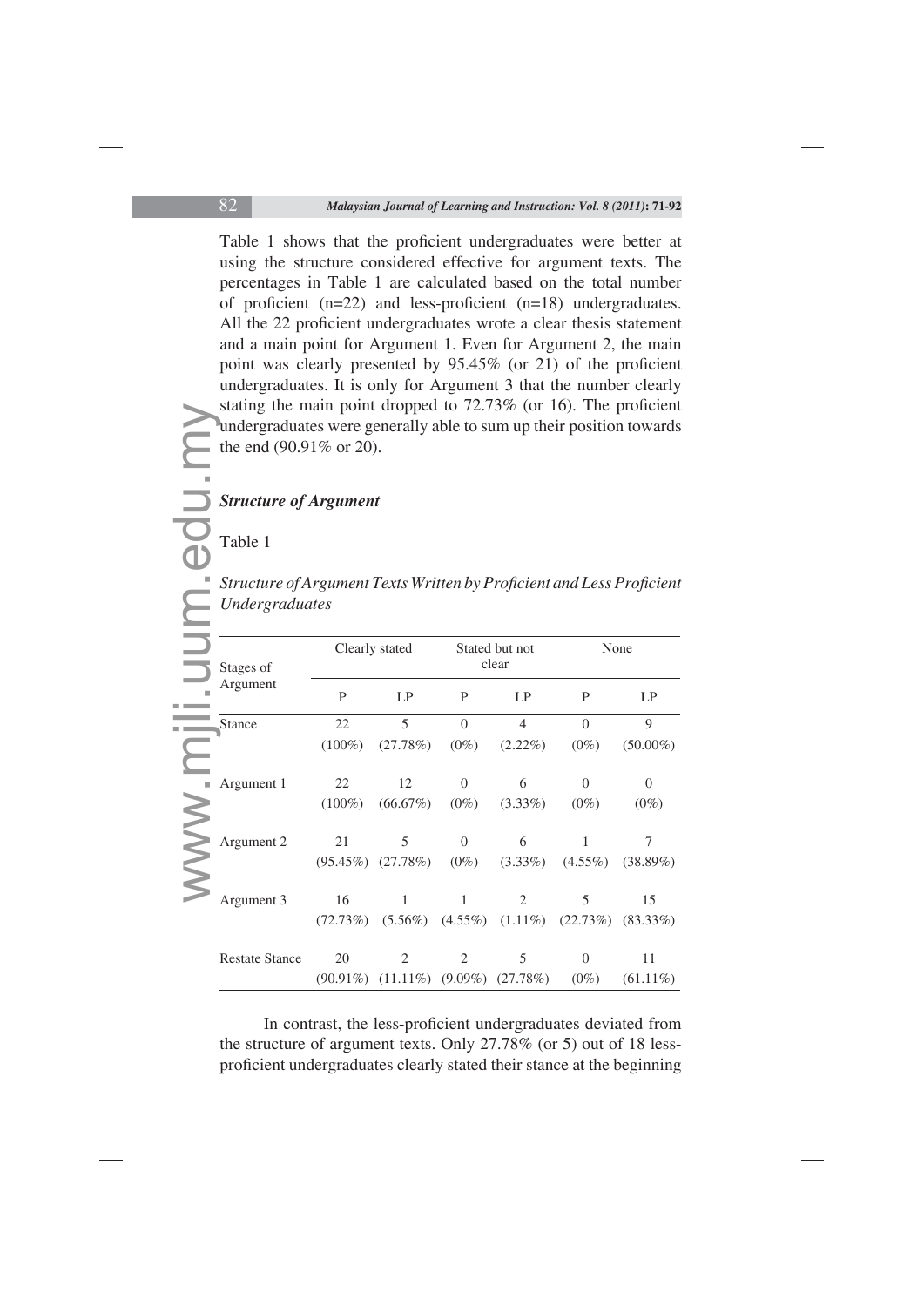of the argument and only 11.11% (or 2) clearly restated their stance at the end of the text. The stance and restatement of stance were absent in 50% (or 9) and  $61.11\%$  (or 11) of the less-proficient undergraduates' argument texts respectively. The remaining lessproficient undergraduates' attempted to state their stance but it was not clear. As for the arguments, only  $66.67\%$  (or 12) less-proficient undergraduates could clearly present the main idea in Argument 1 and fewer wrote effective Argument 2 (27.78% or 5) and Argument 3 (5.56% or 1). The results showed that the structure of the argument texts was difficult for the less-proficient undergraduates to learn, unlike the proficient group who was able to structure their argument texts effectively. The results concur with Jenkins and Pico (2006) on the ability of better writers to produce well organised essays and the inability of weaker students to write good introductions and conclusions for argument texts. Considering that compliance with conventions of the genre is a more serious problem than surface language errors in students' writing (Sidaway, 2006), the results suggest that academic reading and writing courses targeted at lessproficient learners need to emphasize the teaching of the macroorganisational structure of various types of academic texts. Tasks such as identifying and writing the purpose of the text and topic sentences may help in raising awareness on the value of a good structure.

## **LANGUAGE FEATURES OF ARGUMENT TEXTS**

The selected language features analysed are connectors, modal verbs, passive voice, conditionals and nominalisation. In Tables 2-5, the frequencies are converted to percentages to show the proportion of language features used by the proficient and the less-proficient group.

**Connectors**. Table 2 shows that the proficient students used more connectors  $(137 \text{ or } 67.49\% \text{ of } 203)$  than the less-proficient learners (66 or 32.51% of 203). More connectors were used for giving reason (57) and showing effect (64) than for contrasting ideas (30) or adding points (29). In the category of connectors for giving reason, *because* is the most frequently used connector with little use of other alternatives such as *in doing so*, *that is why*, *as a result* and *due to*. The sentences containing *because* were grammatically correct but of lower syntactical complexity as shown in the excerpts: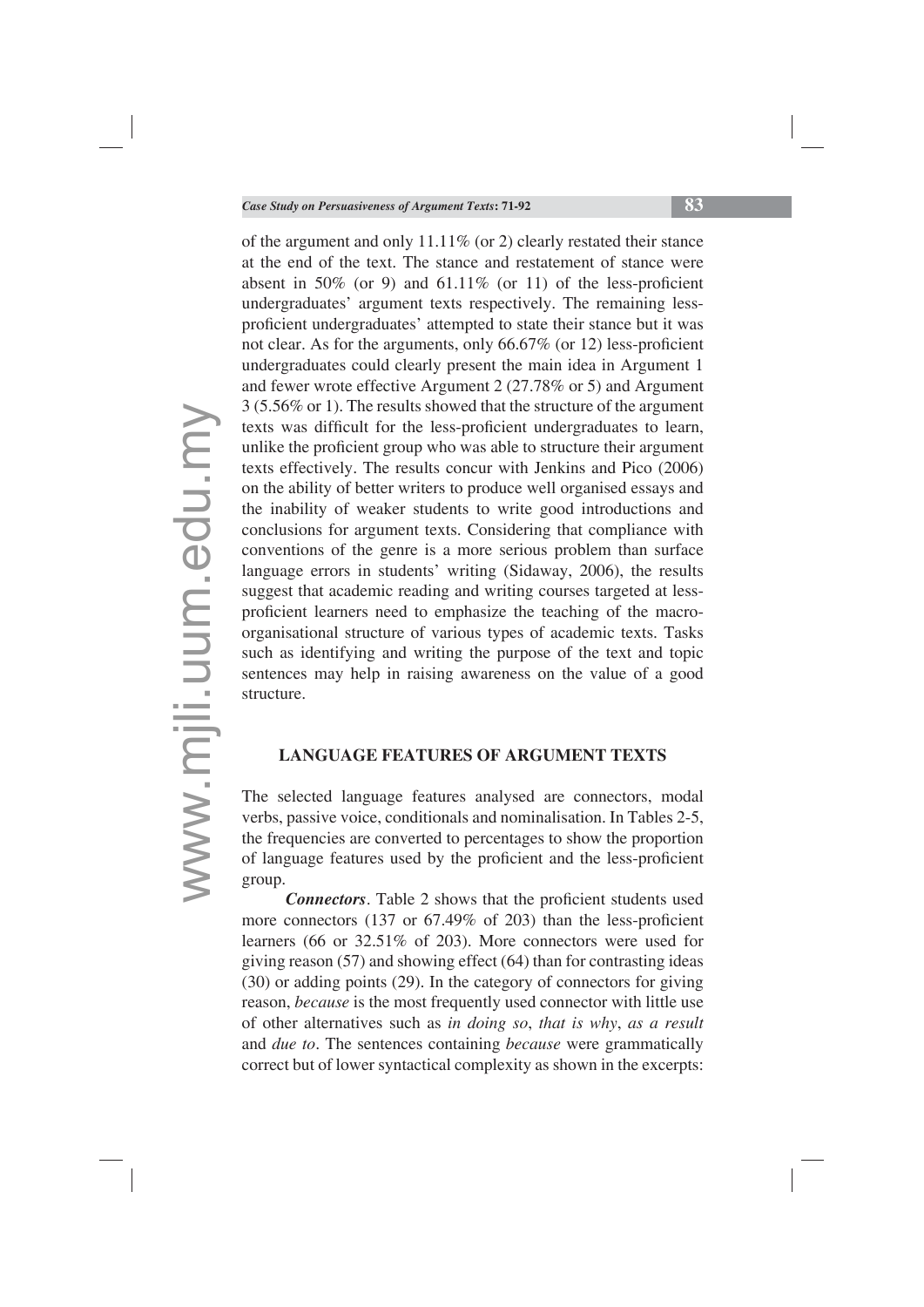#### Table 2

| Connectors               |                  | $\mathbf{P}$ | LP          | Total          |
|--------------------------|------------------|--------------|-------------|----------------|
|                          | <b>Because</b>   | 26 (53.06%)  | 23 (46.94%) | 49             |
| To give reason           | By/In doing so   | $2(100\%)$   | $0(0\%)$    | 2              |
|                          | That is why      | $1(100\%)$   | $0(0\%)$    | $\mathbf{1}$   |
| $(n=57)$                 | As a Result      | $0(0\%)$     | $1(100\%)$  | $\mathbf{1}$   |
|                          | Due to           | 3(75%)       | 1(25%)      | $\overline{4}$ |
|                          | So               | 23 (71.88%)  | 9(28.13%)   | 32             |
| To show effect           | <b>Therefore</b> | 17(85%)      | 3(16.67%)   | 20             |
| $(n=64)$                 | Hence            | 10 (100%)    | $0(0\%)$    | 10             |
|                          | Thus             | $2(100\%)$   | $0(0\%)$    | 2              |
|                          | <b>But</b>       | 10(52.63%)   | 9(47.47%)   | 19             |
| To show contrast         | However          | $5(83.33\%)$ | 1(16.67%)   | 6              |
| $(n=30)$                 | Althoughbut      | 3(75%)       | 1(25%)      | 4              |
|                          | Even thoughbut   | $1(100\%)$   | $0(0\%)$    | $\mathbf{1}$   |
| To show outcome          | So that/that     | $8(80\%)$    | 2(20%)      | 10             |
| $(n=14)$                 | In order         | 3(75%)       | 1(25%)      | 4              |
| To add ideas<br>$(n=29)$ | <b>Besides</b>   | 10(52.63%)   | 9(47.37%)   | 19             |
|                          | In addition      | $5(100\%)$   | $0(0\%)$    | 5              |
|                          | Furthermore      | $4(80\%)$    | $1(20\%)$   | 5              |
| To show sequence         | Then             | $4(50\%)$    | $4(50\%)$   | 8              |
| $(n=9)$                  | After that       | $0(0\%)$     | $1(100\%)$  | 1              |
|                          | Sub-total        | 137 (67.49%) | 66 (32.51%) | 203            |

*Frequency of Connectors in Argument Text Written by Proficient and Less Profi cient Undergraduates*

This is **because** not all the Malaysian love to watch television or spend their time by searching the internet. (P11)

I support my idea **because** individuals cannot prevent animal abuse. At the same time, it's **because** people nowadays are too busy with the career. (LP6)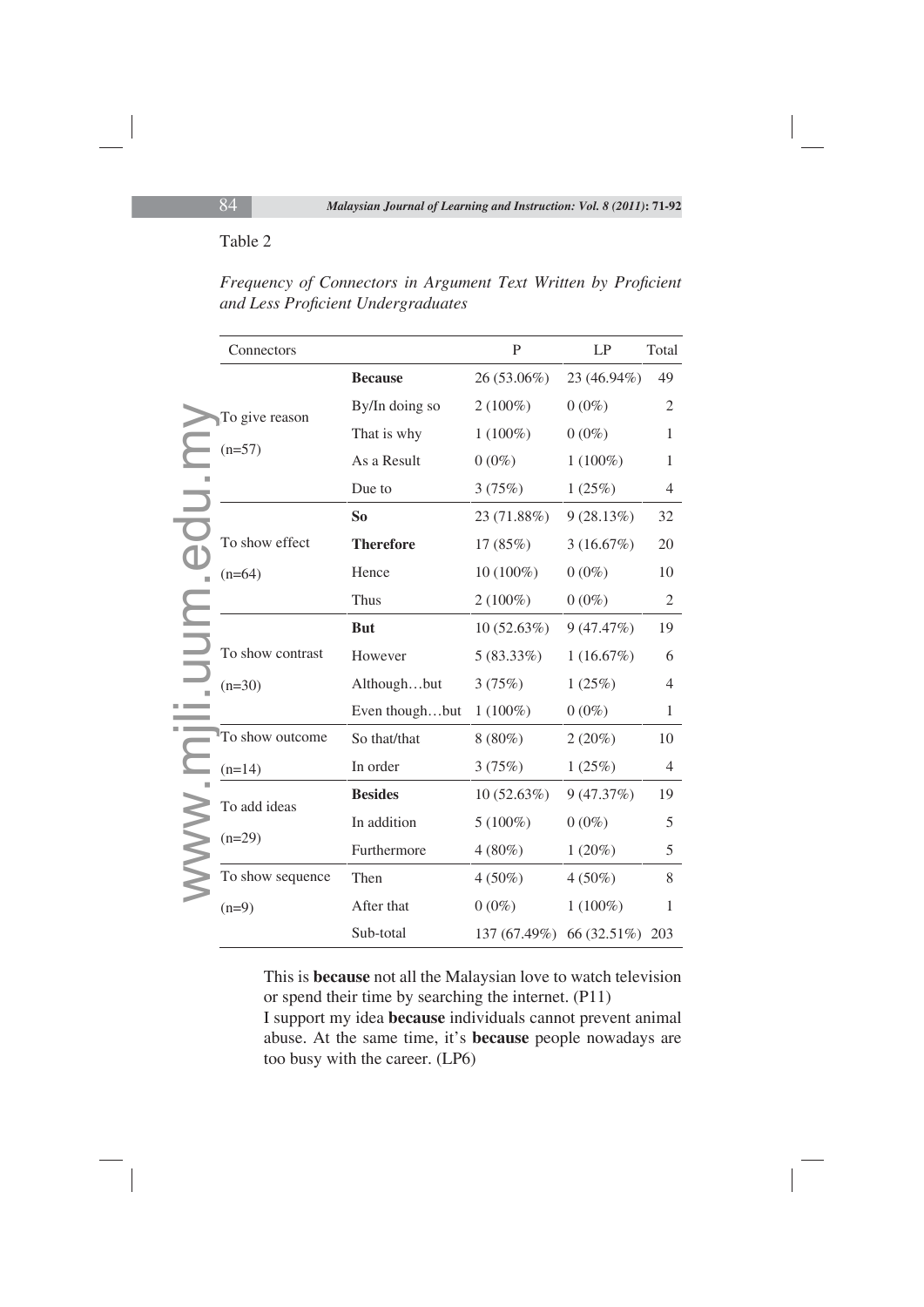The use of *because* also appeared to be spoken language rather than written academic language. Similarly, for connectors to show effect, the undergraduates' preference for *so* (32 instances) leans towards colloquial usage:

The young children who will spend more the time with their pets compare with parents. **So**, most of the time who can take care of the pets is the children. (P1)

My second suggestion is the person when do animal abuse must pay sue. So when them fine guilty and them must pay the sue this is can realise because not more people can pay the sue….This is because people scare when goverment do act about animal protection. **So** them cant do the animal abuse. (LP17)

In the place of the connector *so*, 20 undergraduates used *therefore* which is reflective of written academic language. To show contrast, *but* is the most commonly used (19 instances) and to show additional points to support the argument *besides* is preferred (19 instances). Table 2 shows that other connectors with the same function were not used much by both groups of undergraduates. In general, the undergraduates with better proficiency in English used more connectors to provide transitions between ideas. The findings of the present study support Lee's (2003) findings on the lack in variety of connectors used in non-native speaker's texts. On the basis of Lee's findings, the writing of argument texts by the proficient group was more likely to meet the expectations of native English speakers.

*Modal verbs*. In argument texts, modal verbs are useful for expressing the writer's attitude towards the non-factual and nontemporal elements of the situation under consideration. Unlike connectors in which two-thirds were produced by proficient undergraduates, the frequency of modal verb usage in the argument texts written by the proficient and less-proficient groups was similar (300 or 55.15% and 244 or 44.85% respectively). The arguments texts contained an overuse of *can* (196 instances) to modalise the propositions put forward.

Another ways through campaign also, we **can** make public talk in the school and any public hall. Through public talk, that person **can** telling the public how to save our pet and don't be the pet abuser…In addition, we **can** involve Malaysian artist to attract people. (P13)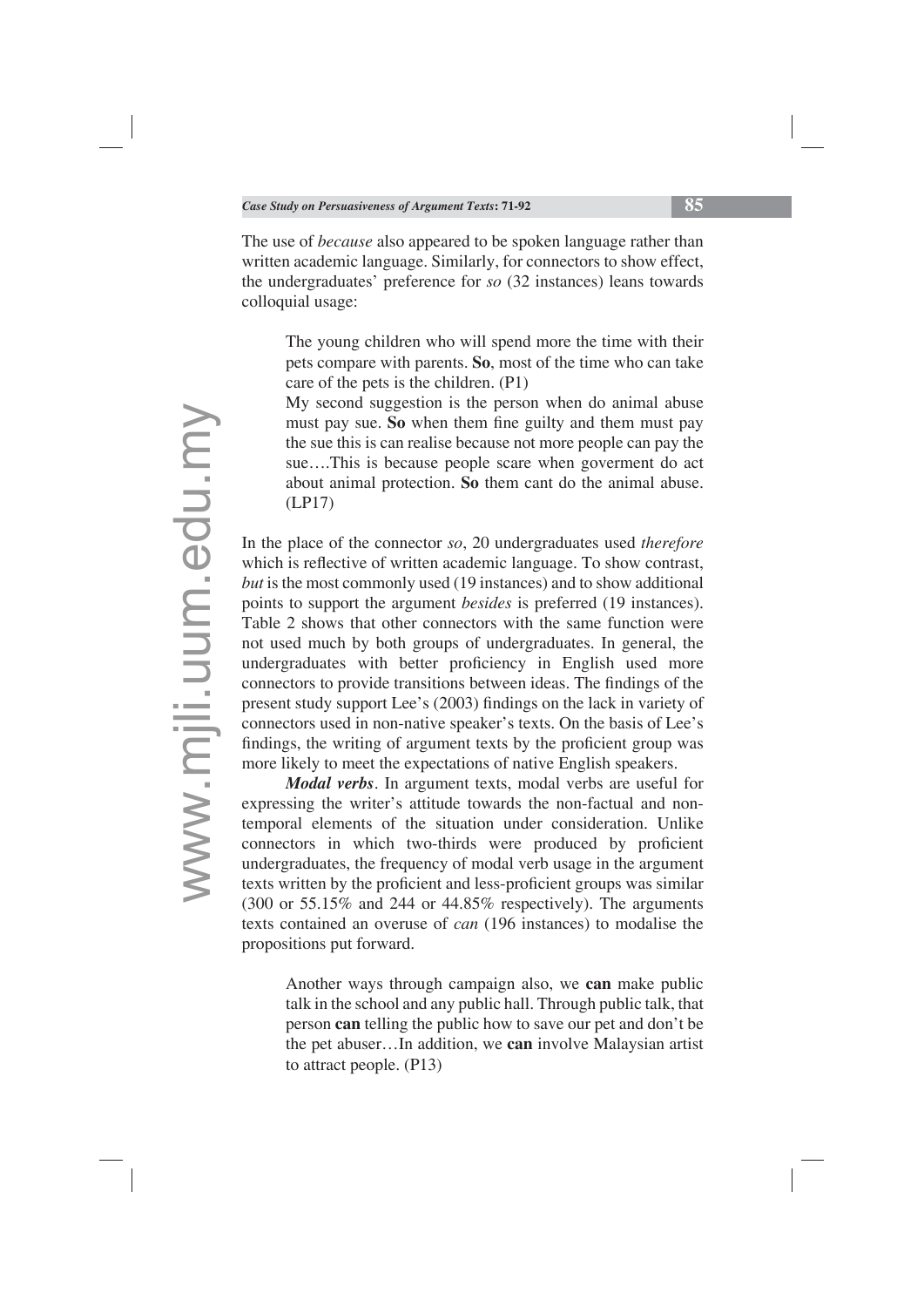## Table 3

| Modal verb  | P              | LP           | Total |
|-------------|----------------|--------------|-------|
| Can         | 123 (62.76%)   | 73 (37.24%)  | 196   |
| Will        | 81 (68.07%)    | 38 (31.93%)  | 119   |
| Should      | 54 (78.26%)    | 15(21.74%)   | 69    |
| Need        | $7(13.46\%)$   | 45 (86.54%)  | 52    |
| Would       | $6(11.76\%)$   | 45 (88.24%)  | 51    |
| <b>Must</b> | 11 $(32.35\%)$ | 23 (67.65%)  | 34    |
| Could       | 5(71.43%)      | 2(28.57%)    | 7     |
| Might       | $5(83.33\%)$   | 1(16.67%)    | 6     |
| Shall       | $6(100\%)$     | $0(0\%)$     | 6     |
| May         | $2(50\%)$      | $2(50\%)$    | 4     |
| Total       | 300 (55.15%)   | 244 (44.85%) | 544   |

*Frequency of Modal Verbs in Argument Text written by proficient and less*-*profi cient undergraduates*

www.mjli.uum.edu.my In this excerpt, P13 presents the possibility of a change from problem to solution. A larger proportion of the modal verb *can* was used to show definite possibility by the undergraduates with better proficiency in English  $(62.76\% \text{ or } 119)$  than the less-proficient group (37.24% or 73). Similarly, the modal verb *will* was mainly used by the proficient undergraduates  $(67.52\% \text{ of } 117)$  whereas the less-proficient group preferred the past tense *would* (45 or 88.24%) of 51). Some instances of *will* were incorrect use of the future tense for verbs which should have been written in the present tense. The analysis revealed that the less-proficient students were inclined towards conveying strong meanings of necessity through the use of *must* (23 or 67.65% of 34) and *need* (45 or 86.54% of 52), unlike the proficient group who preferred *should* (54 or 78.26% of 69):

> Besides that, Legislation **should** be as a preventive measure to curb the issue only by using legislation that the society **would** be more aware of pet abuse especially to the young age. They are **must** knowing about educate legislation…. (LP5)

In comparison, modal verbs signalling the existence of remote possibility (*could*) and open possibility (*may, might*) are less frequent in the undergraduates' argument texts. The results indicate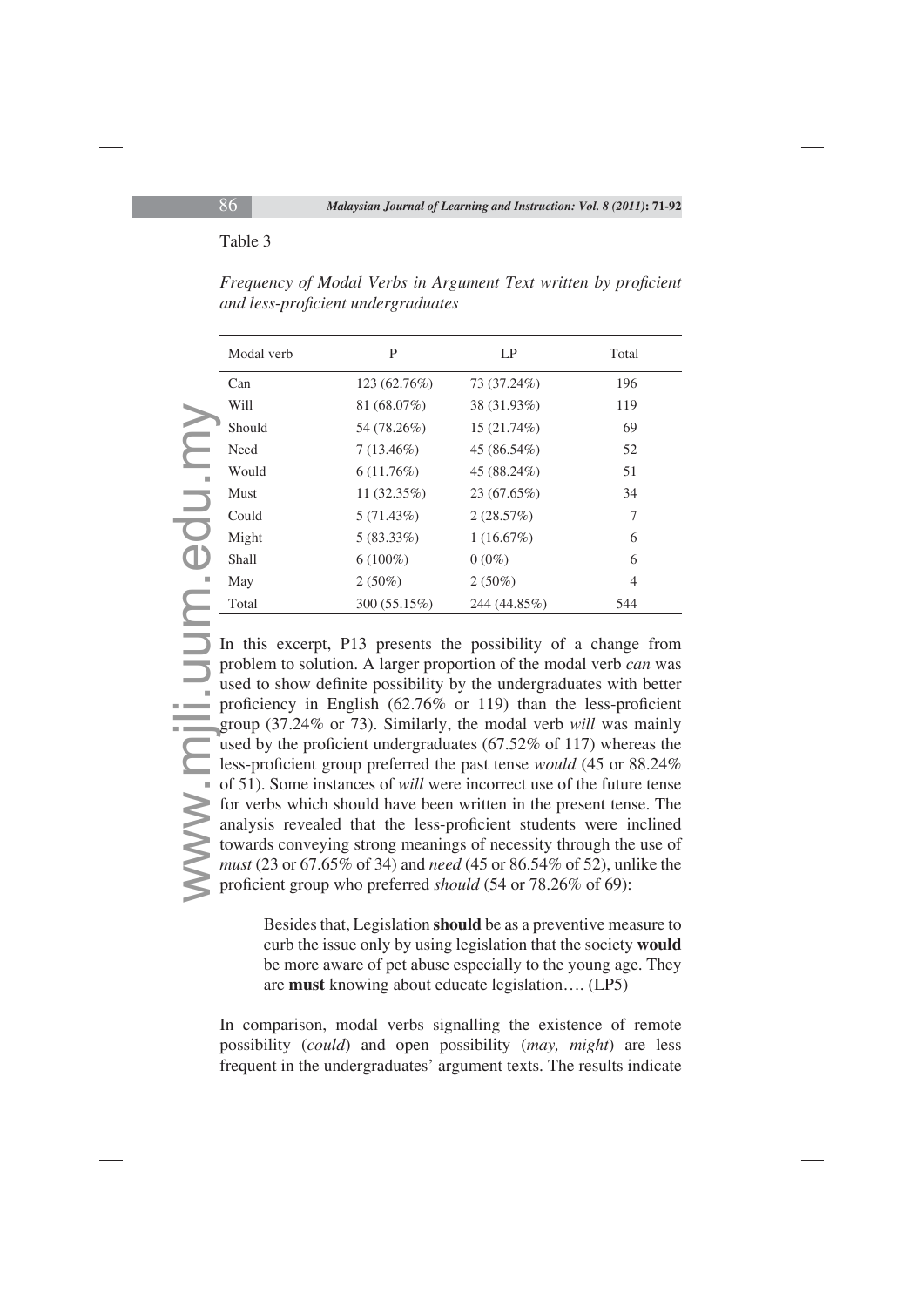that the undergraduates are uncertain of the denotative meanings of modal verbs, and point to a need for training in the effective use of hedging and boosting techniques in the context of writing argument texts (see Guinda, 2003).

#### Table 4

*Frequency of Passive Voice in Argument Text Written by Proficient and Less-Profi cient Undergraduates*

| <b>Passive voice</b> |               | L P           | Total |
|----------------------|---------------|---------------|-------|
| Correct usage        | 62(78.48%)    | $17(21.52\%)$ | 79    |
| Incorrect usage      | $5(71.43\%)$  | 2(28.57%)     |       |
| Total                | $67(77.91\%)$ | $19(22.09\%)$ | 86    |

*Passive voice*. In the 40 argument texts analysed, 86 passive sentences were found, of which 77.91% (or 62) were produced by the proficient group. A majority of the passive sentences were grammatically correct, with only 7 incorrect usages arising from the omission of the auxiliary verb (5 sentences) and using the root form of the verb instead of using the past participle (e.g. *will inject* instead of *will be injected*). The difficulty that the undergraduates have with the passive voice is similar to that found by Hinkel (2004). In the present study, the use of the passive is relatively low considering the usefulness of the passive voice to focus attention on the object of an action rather than the party involved in order to provide an objective tone. Based on an earlier study by Hinkel (1997), the infrequent use of the passive voice could be a non-native speaker attribute.

*Conditionals*. Table 5 shows that there is little difference between the two groups in the total number of conditionals used  $(17$  each) and in the number of correct usage  $(16$  by the proficient; 14 by the less proficient). Examples of incorrect usage indicate the severity of the grammatical problem in sentence construction:

For example if animal abuse issue can announcement**^be announced** by society…(LP1)

…If the writer **^were** willing to write about how to properly care for his or her pets, I am sure…(P11)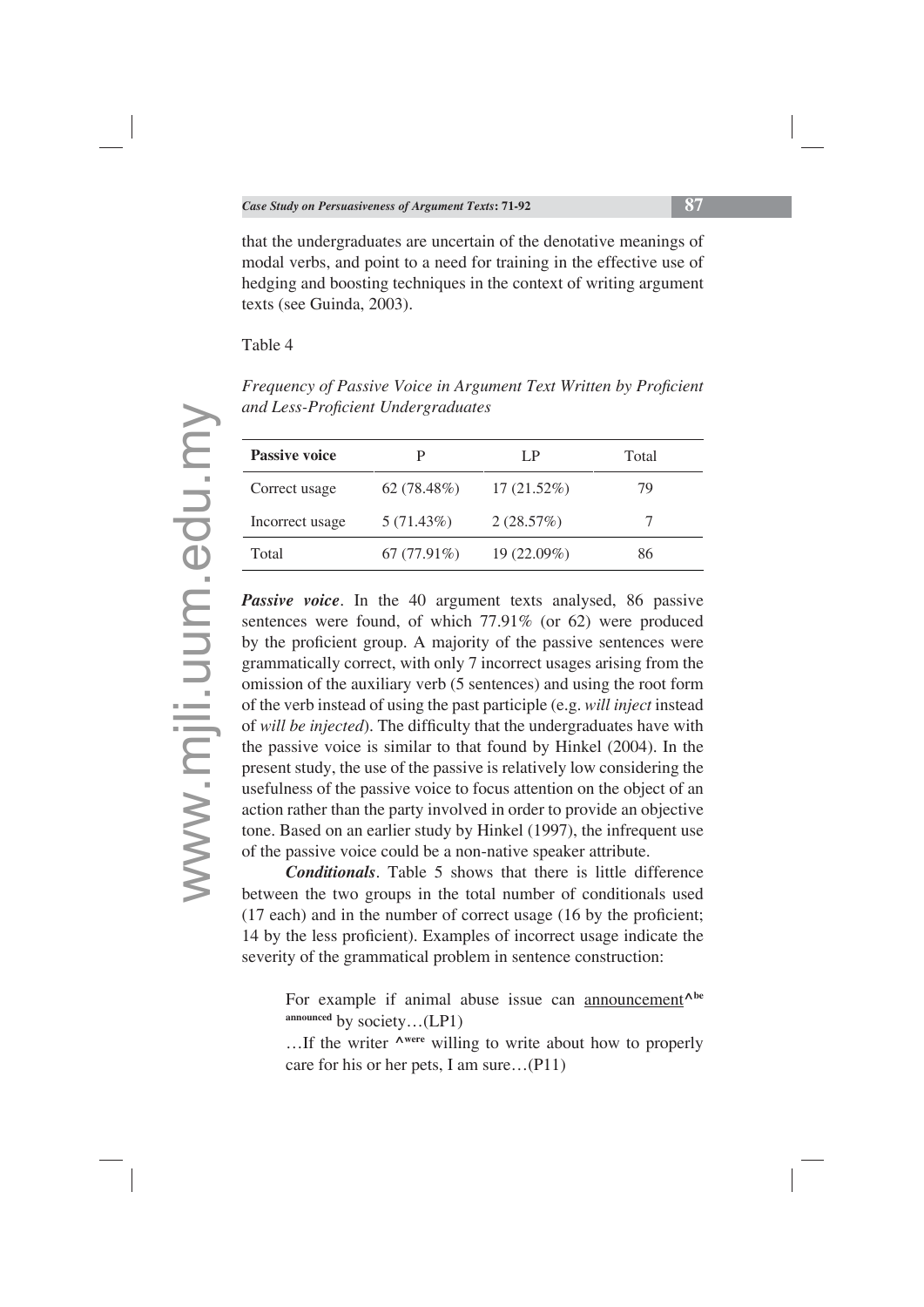#### Table 5

*Frequency of Conditionals in Argument Text Written by Proficient and Less-Profi cient Undergraduates*

| <b>Conditionals</b> |               | I P           | Total |
|---------------------|---------------|---------------|-------|
| Correct usage       | $16(53.33\%)$ | 14 $(46.67%)$ | 30    |
| Incorrect usage     | 1(25%)        | 3(75%)        | 4     |
| Total               | $17(50\%)$    | $17(50\%)$    | 34    |

In the context of an argument text, the low frequency of conditionals indicates that the undergraduates were not adept at using the concessive construction to establish a speculative context to put forward a hypothesised situation. In instances where facts are not available for substantiating the argument, hypothetical situations can be used to the writer's advantage to make convincing arguments. The results point to the need to teach the use of conditionals in argument texts.

Modern Line<br>
1<br>
In in co<br>
fo av<br>
ca<br>
Tar<br>
es<br>
se<br>
su<br>
of th<br>
pl<br>
no<br>
pr<br>
th *Nominalisation***.** In argumentative writing, nominalisation is essential to move the argument forward. The distancing and objective sense of a nominalised verb makes it ideal for formal situations such as argumentative texts or business writing. Only one instance of nominalisation was found in the 40 texts analysed, ". …one of the ways to stop pet abuse is by **educating** the public. **Education**  plays a very vital role in our daily life" (P10). Nominalisation was not emphasised in the course, and it is also probable that even the proficient students did not possess the competency which allowed them to change a verb into a noun.

To sum up, the undergraduates who had a higher level of English proficiency used more connectors, modal verbs and passive voice in writing the argument texts than their less-proficient counterparts. Although the quantity was satisfactory for the proficient group, the persuasiveness of the argument texts was compromised by the lack of variety and inappropriateness in the usage. The results indicate that the undergraduates were conscious of the need to use connectors, modal verbs and passive voice in writing the argument text but many were unable to maximise the potential of these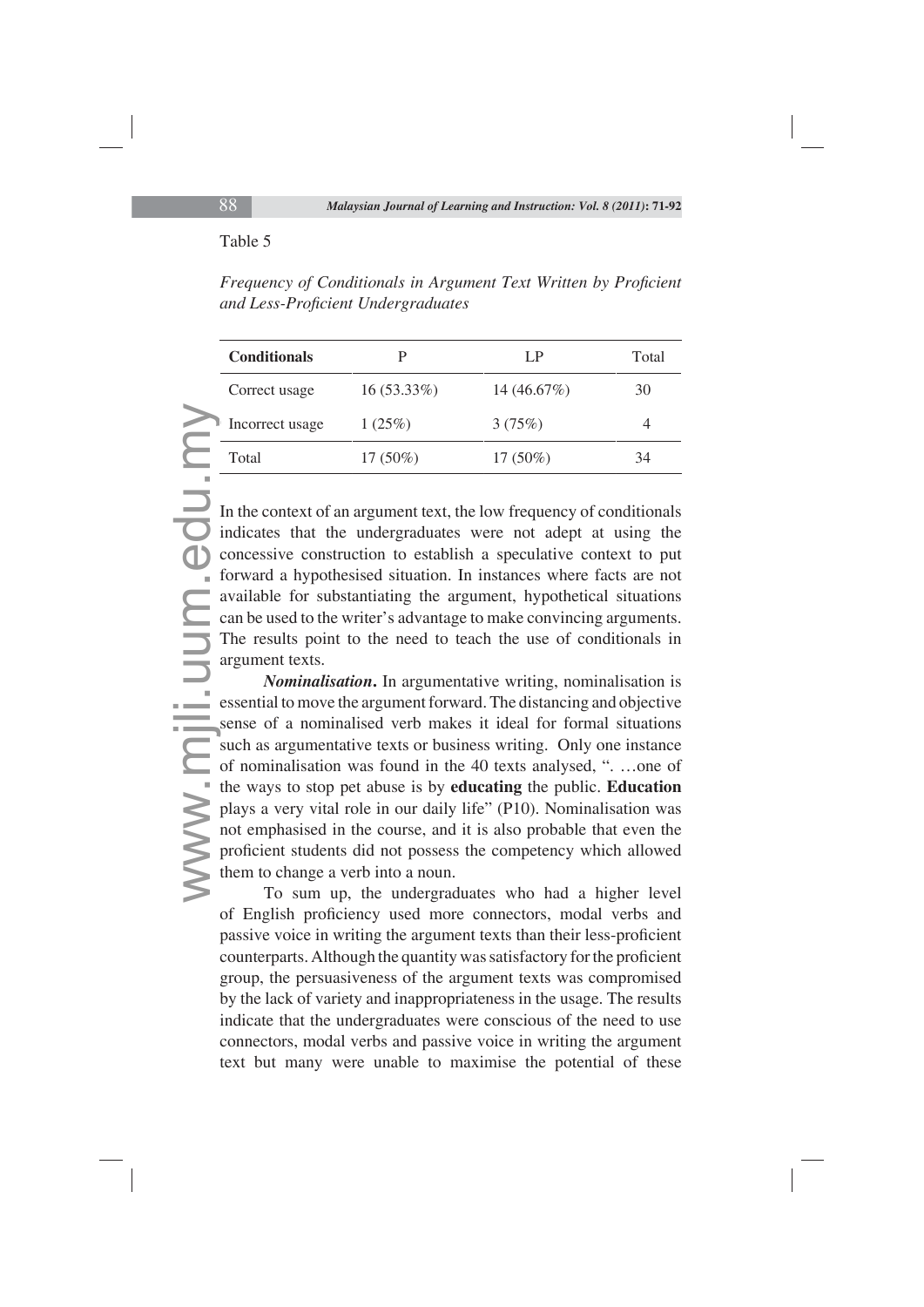language features to construct effective arguments. On the basis of these findings, academic writing instruction at university level requires more than the explanation of the forms and functions of connectors, modal verbs and the passive voice but showing students how varying the use changes the nuances of meaning at the sentence and paragraph levels. The study also revealed that conditionals and nominalisations are language features requiring pedagogical attention, even for the proficient undergraduates as they were hardly used in the argument texts.

#### **CONCLUSION**

The study on the writing of argument texts showed that undergraduates who were proficient in English wrote more persuasive texts than the less-proficient undergraduates'. The proficient group was able to organise their ideas following the structure considered effective for argument texts but the less-proficient lacked ability to state the stance at the beginning and restate the stance at the end of the text. To make their arguments persuasive, the proficient undergraduates were better at using connectors to signal transition in ideas, modal verbs to convey meanings of possibility and necessity and passive voice to provide an objective tone where necessary. However, both groups were unable to capitalise on the use of conditionals and nominalisations to push their arguments forward, suggesting that these language features need more attention when teaching undergraduates how to write persuasive texts. However, for other language features such as connectors, modal verbs and passive voice, development of materials for academic reading and writing courses needs to take account of the students' proficiency level and the teaching of these language features in context. The findings have highlighted difficulty areas which need emphasis so that valuable course time may be allocated for teaching language features which are difficult to master, and for developing variety in using language features which are easy to master. Further studies using a wider corpus covering other written and spoken argument texttypes encountered by university students would contribute towards a better understanding of undergraduates' problems in adjusting to academic language and provide empirical evidence for more targeted instruction in academic writing.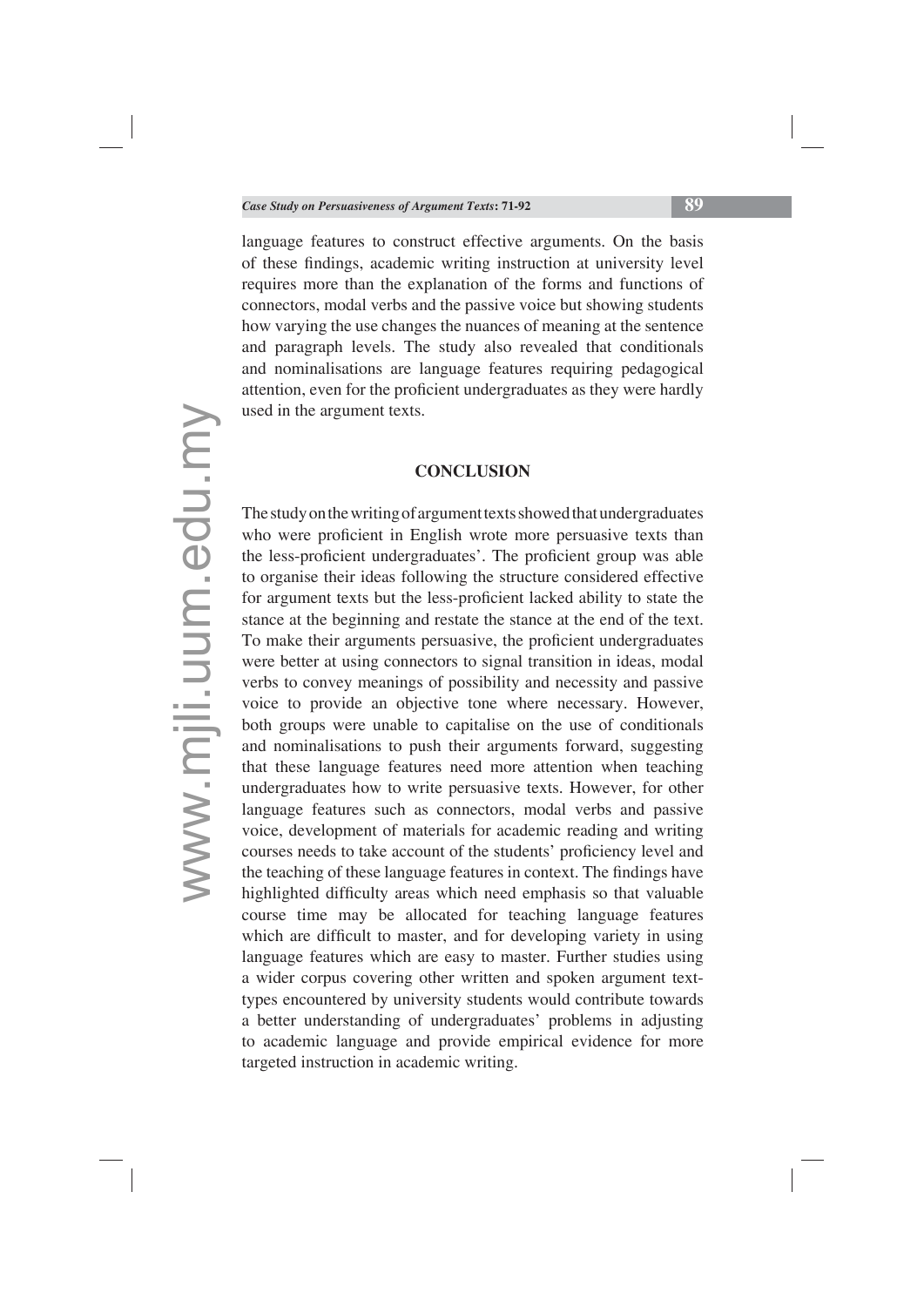#### **REFERENCES**

- Ansary, H., & Babaii, E. (2009). A cross-cultural analysis of English newspaper editorials: A systemic-functional view of text for contrastive rhetoric research. *RELC Journal, 40*, 211. Retrieved from http://rel.sagepub.com/cgi/content/abstract
- Aouladomar, F., & Saint-Dizier, P. (n.d.). *Towards generating procedural texts: An exploration of their rhetorical and argumentative structure*. Retrieved from http://www.irit. fr/~Patrick.Saint-Dizier/ publi\_fichier/EWNLG05.pdf
- Biber, D. (2006). *University language: A corpus-based study of spoken and written registers*. Amsterdam: John Benjamins Publishing Company.
- B<br>C<br>D<br>D<br>D<br>F<br>F<br>F<br>F<br>G<br>G<br>G Cullip, P. F., & Carol, D. (2002). Tailoring an EAP course to disciplinary needs: The UNIMAS effort. *The English Teacher, XXVIII* [Electronic version]. Retrieved from http:// www.melta.org.my/ET/2002/wp05.htm
	- Degand, L., & Sanders, T. (2002). The impact of relational markers on expository text comprehension in L1 and L2. *Reading and Writing: An Interdisciplinary Journal, 15*, 739-757.
	- Derewianka, B. (1991). *Exploring how texts work*. Newtown, Australia: Primary English Teaching Association.
	- Feez, S. (1998). *Text-based syllabus design*. Sydney, Australia: Macquarie University.
	- Flowerdew, J. (2001). Attitudes of journal editors to non-native speaker contributions. *TESOL Quarterly, 35*(1), 121–150.
	- Fontan, L., & Saint-Dizier, P. (n.d.). *An analysis of the persuasive strength of arguments in procedural texts*. Retrieved from http://www.aisb.org.uk/convention/aisb09/Proceedings/ PERSUASIVE/FILES/SAINT-DIZIERP.pdf
	- Gerot, L., & Wignell, P. (1994). *Making sense of functional grammar*. Cammeray, NSW: Antipodean Educational Enterprise.
	- Grabe, W., & Kaplan, R. B. (1996). *Theory & practice of writing*. London: Longman.
	- Guinda, C. S. (2003). Contractual role of modality as convergence strategy in technical research articles. *RESLA, 16*, 219–233.
	- Jackson, L., Meyer, W., & Parkinson, J. (2006). A study of the writing tasks and reading assigned to undergraduate science students at a South African University. *English for Specific Purposes, 25*(3), 260–281.
	- Jenkins, H. H., & Pico, M. L. (2006). SFL and argumentative essays in ESOL. *Proceedings of 33rd International Systemic Functional Congress*, 155.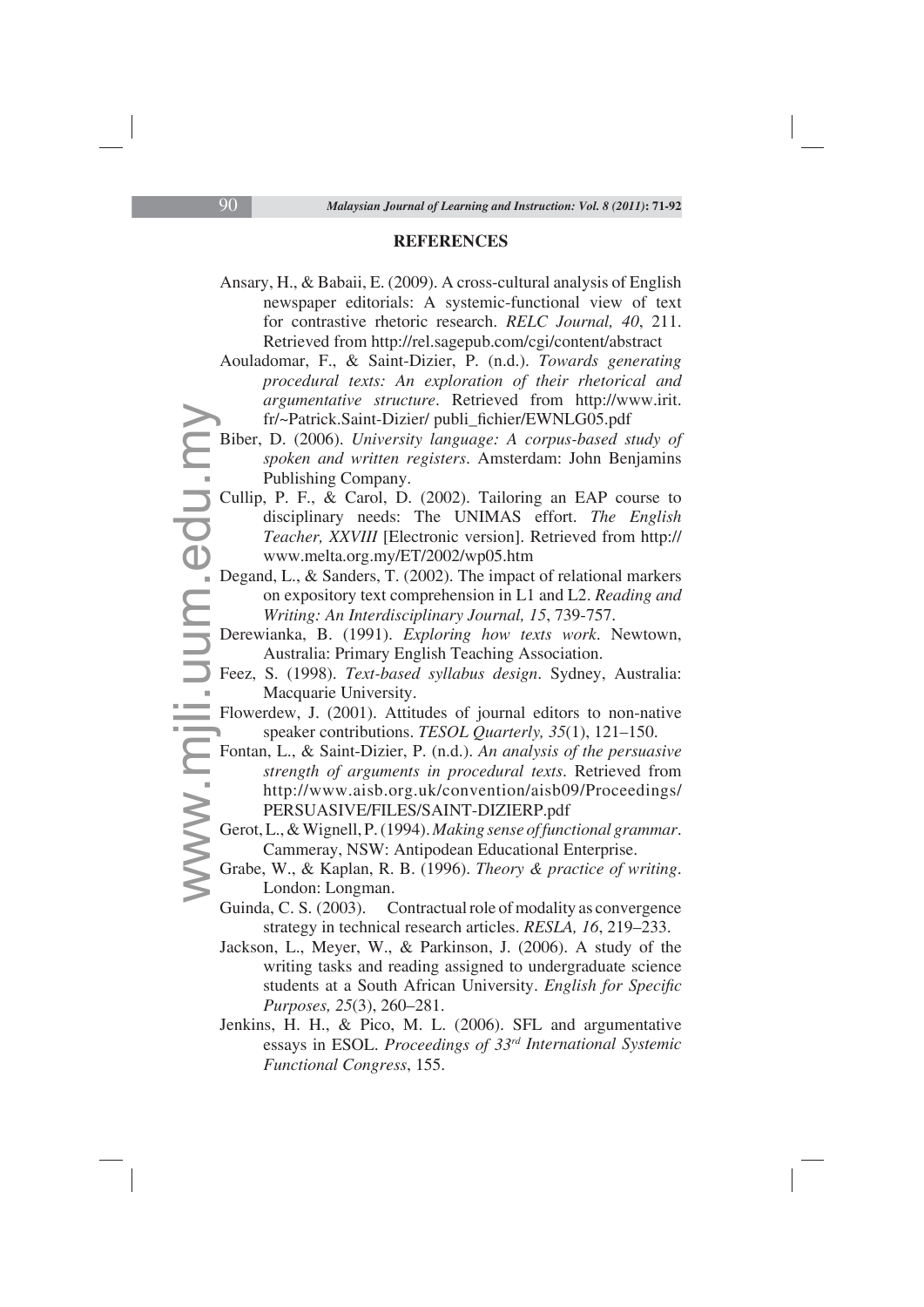- Hinkel, E. (1997). Indirectness in L1 and L2 academic writing. *Journal of Pragmatics, 27*(3), 361–386.
- Hinkel, E. (2004). Tense, aspect and the passive voice in L1 and L2 academic texts. *Language Teaching Research, 8*(1), 5–29.
- Horowitz, D. M. (1986). What professors actually require: Academic tasks for the ESL classroom. *TESOL Quarterly, 20*(3), 445– 462.
- Johns, A. M. (1997). *Text, role, and context: Developing academic literacies*. Cambridge: Cambridge University Press.
- Lee, M. Y. P. (2003). Structure and cohesion of English narratives by Nordic and Chinese students. *Inordlyd, 31*(2), 290–302.
- Millis, K. K., Graesser, A. C., & Haberlandt, K. (1993). The impact of connectives on the memory for expository texts. *Applied Cognitive Psychology, 7,* 317–339.
- Mustafa, R., Mahadhir, M., & Ting, S. H. (2009). *English for social and academic purposes*. Petaling Jaya, Malaysia: McGraw-Hill.
- Nakamura, J. (1993). Quantitative comparison of modals in the Brown and LOB corpora. *International Computer Archive of Modern and Medieval English (ICAME) Journal, 12*, 15-26.
- Sidaway, R. (2006). The genre-based approach to teaching writing. *English (Spring Volume)*, 24–27.
- Sigel, T. (2009). How passive voice weakens your scholarly argument. *Journal of Management Development, 28*(5), 478– 480.
- Teufel, S., & Moens, M. (2005). *What's yours and what's mine: Determining intellectual attribution in scientific text.* Retrieved from http://delivery.acm.org/ 10.1145/1120000/1117796/p9 teufel.pdf
- Thompson, P. (1997). *Introducing functional grammar*. London: Arnold.
- Ting, S. H., Kamil, S. M., Ho, A. P., Tuah, A. S. B. M., & Campbell, Y. M. (2009). *English for social purposes* (2nd ed.). Petaling Jaya, Malaysia: McGraw-Hill.
- Ting, S. H., & Law, L. (2008). Genre-based approach to teaching English for Academic Purposes: Changes in undergraduates' academic writing. *Proceedings of International Conference on Teaching and Learning*, Petaling Jaya, Malaysia.
- Ting, S. H., & Tee, P. F. (2008a). English for Academic Purposes and quality of undergraduates' academic writing*. Proceedings of 2nd National Conference on "Skills and Competencies in Education: Emerging issues, trends, challenges and directions" (NCSCE 2008).* Pulau Pinang, Malaysia.